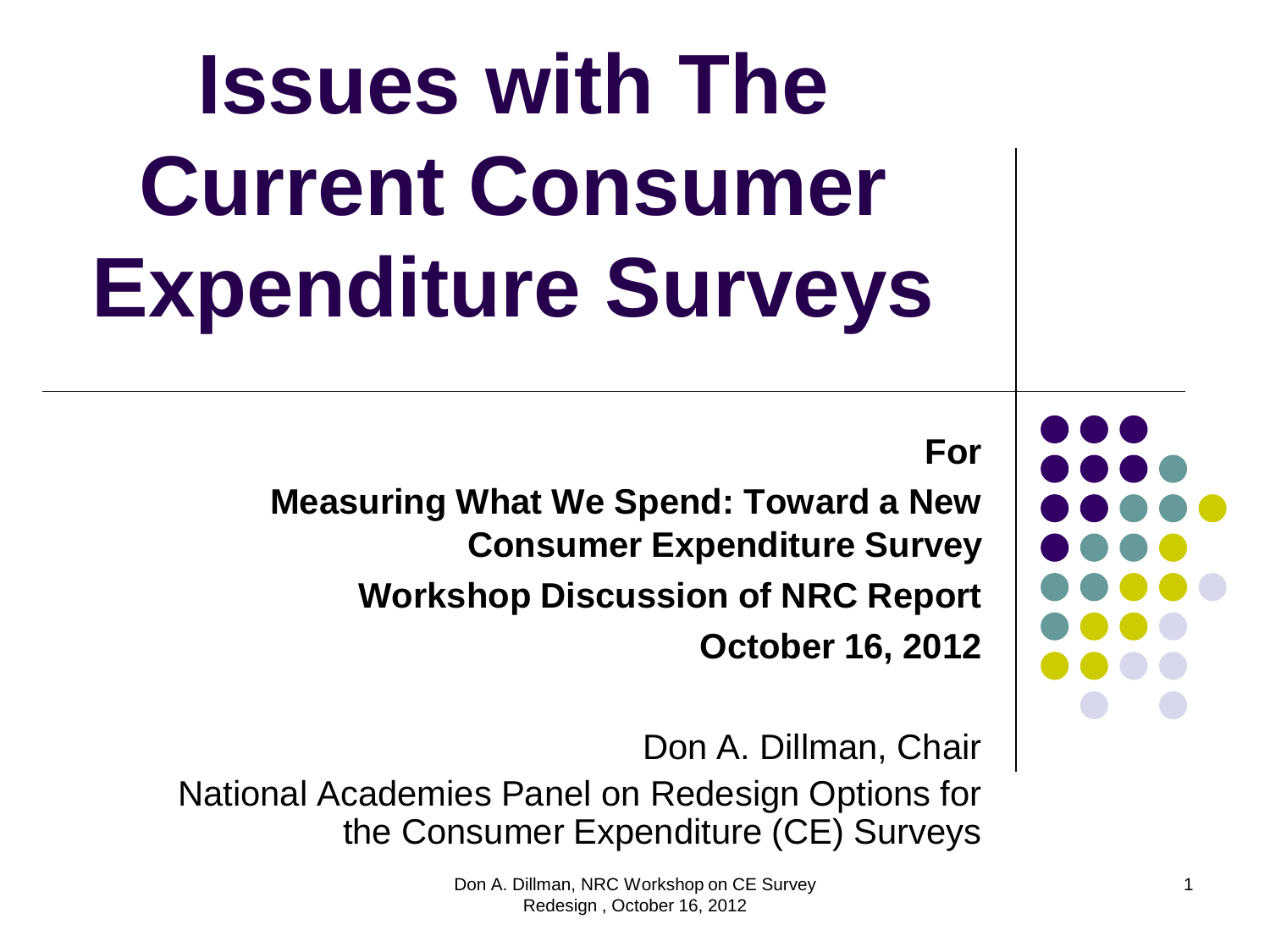



- Discuss measurement and non-response issues associated with the current CE Surveys.
- Provide background for understanding recommendations of the National Academies Panel on Redesigning the BLS Consumer Expenditure Surveys.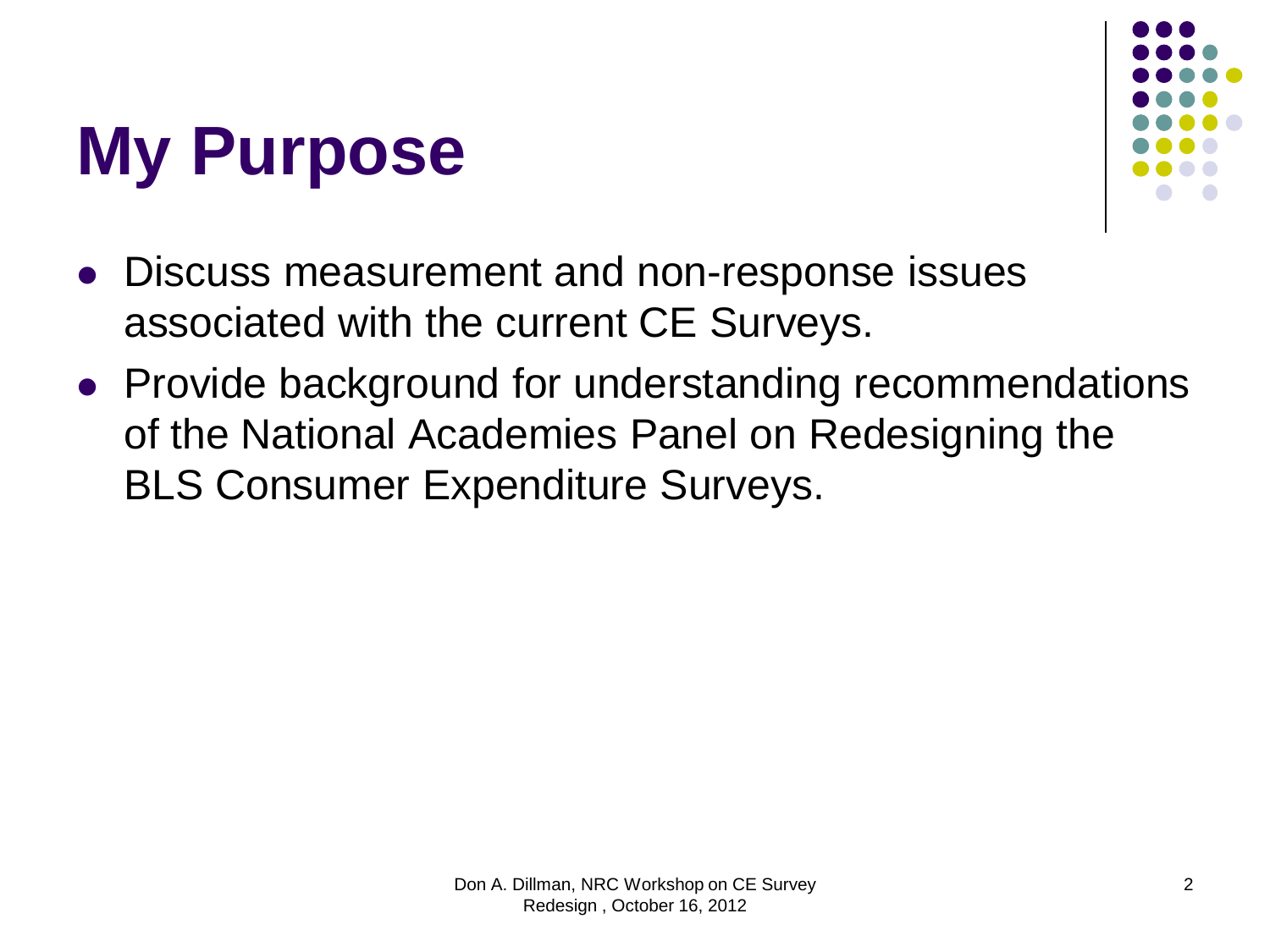#### **But, first some greatly deserved thank-you's**



- To the Bureau of Labor Statistics for:
	- The Gemini Project, which had already done part of what a NA Panel might otherwise be asked to do.
	- Assistance provided regularly throughout the Panel's work.
- Presenters and discussants at Panel sponsored meetings and workshops.
- Contractors for two proposed redesigns of the CE surveys.
- The CE Panel members who brought survey design expertise from a variety of scientific perspectives.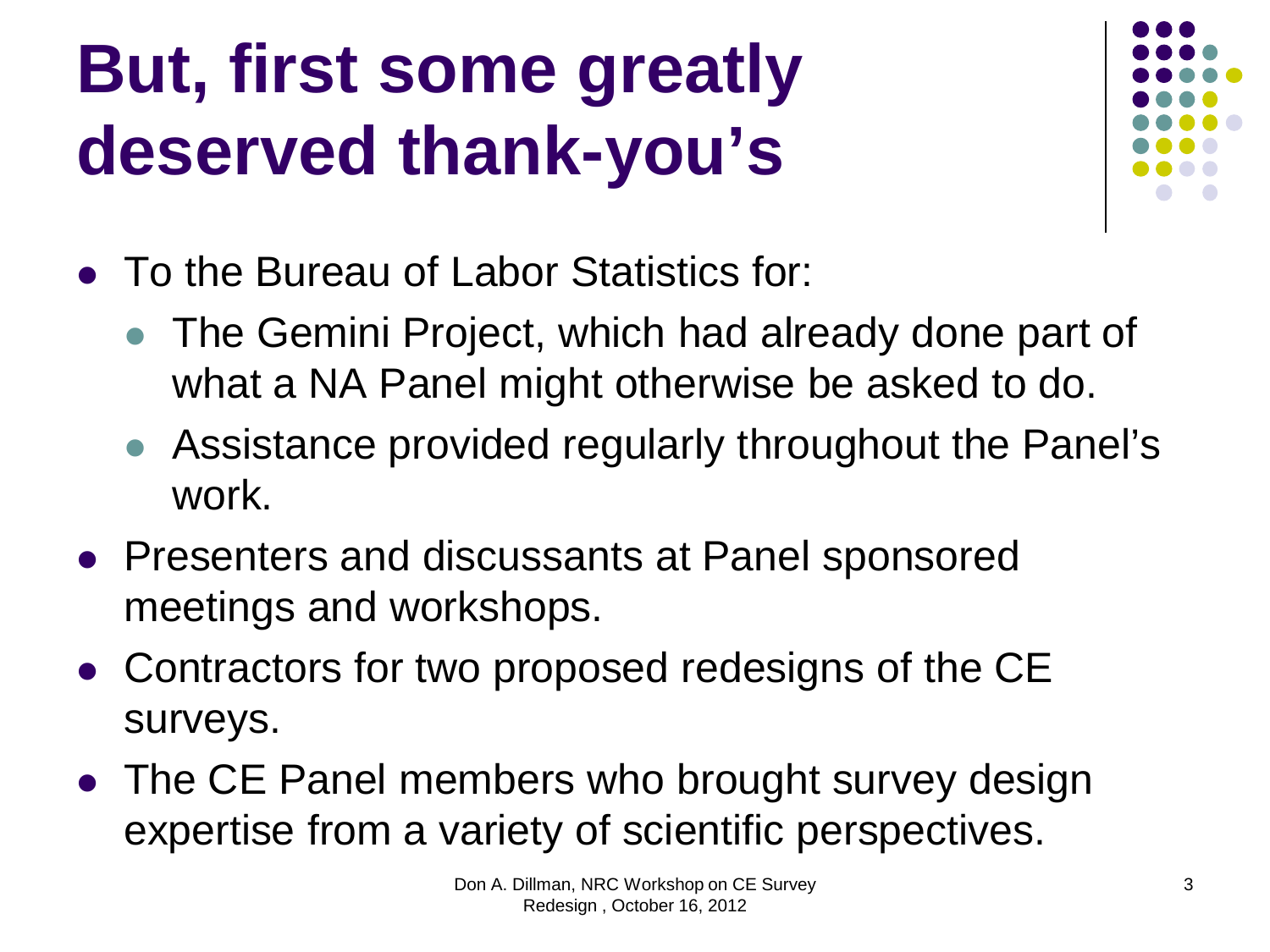#### **Three considerations that made coming to grips with issues facing the CE surveys challenging**

- 
- Diverse data requirements drive the identification of CE design issues.
	- Consumer Price Index.
	- Administration of federal/state government programs.
	- Policy analyses and economic research.
- Different CE design issues are linked to different data requirements
- Needed survey design expertise is held by different organizations and people.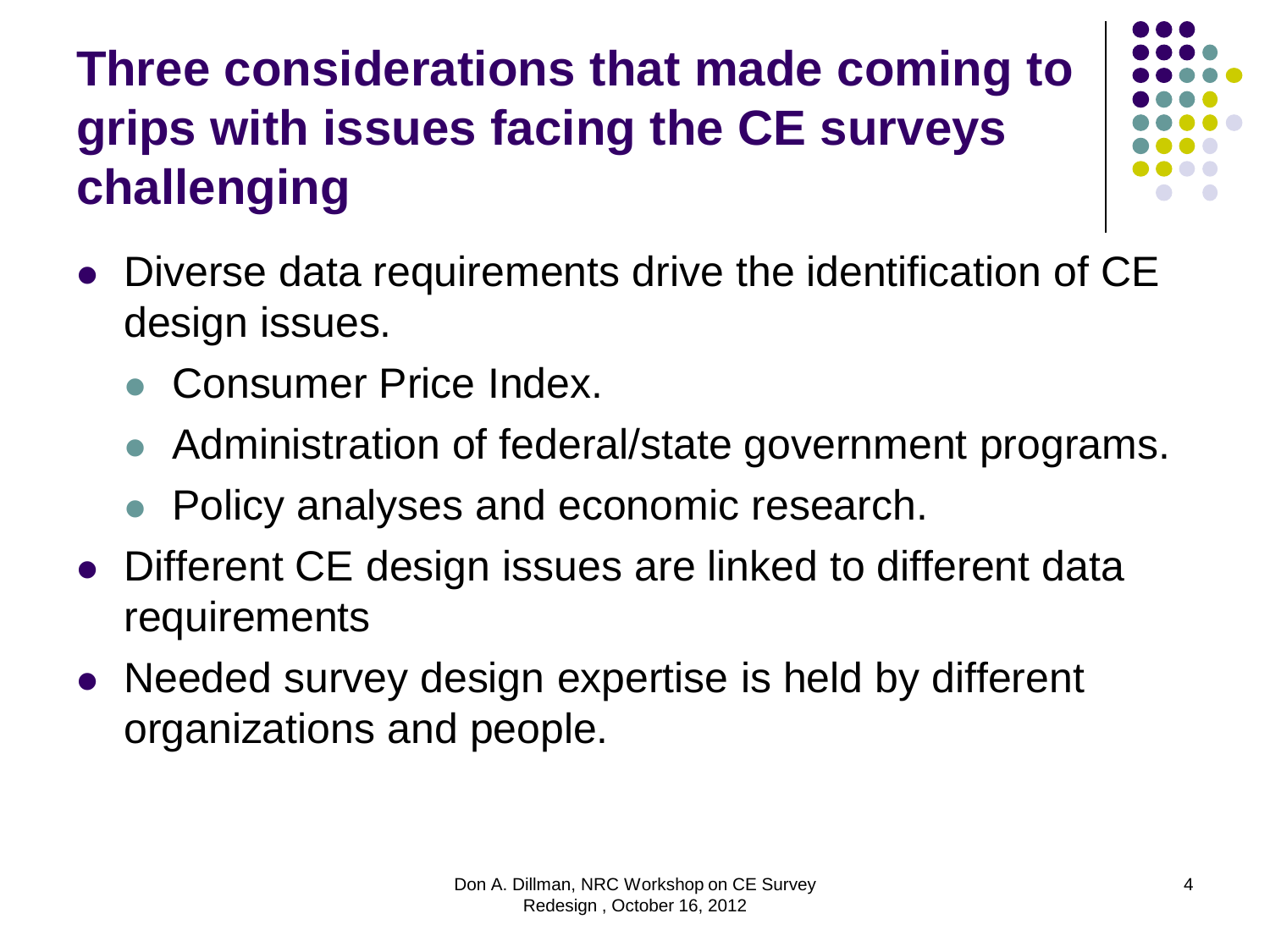#### **Diverse Expertise**



- Data collectors—organizations and field representatives
- Respondents who must be willing and able to answer the questions.
- Agency staff who summarize, analyze and report CE data.
- Professionals outside government who analyze data, often from various disciplinal perspectives.
- The scientific disciplines involved in constructing valid and reliable measures of consumer expenditures and the survey methods used to collect them.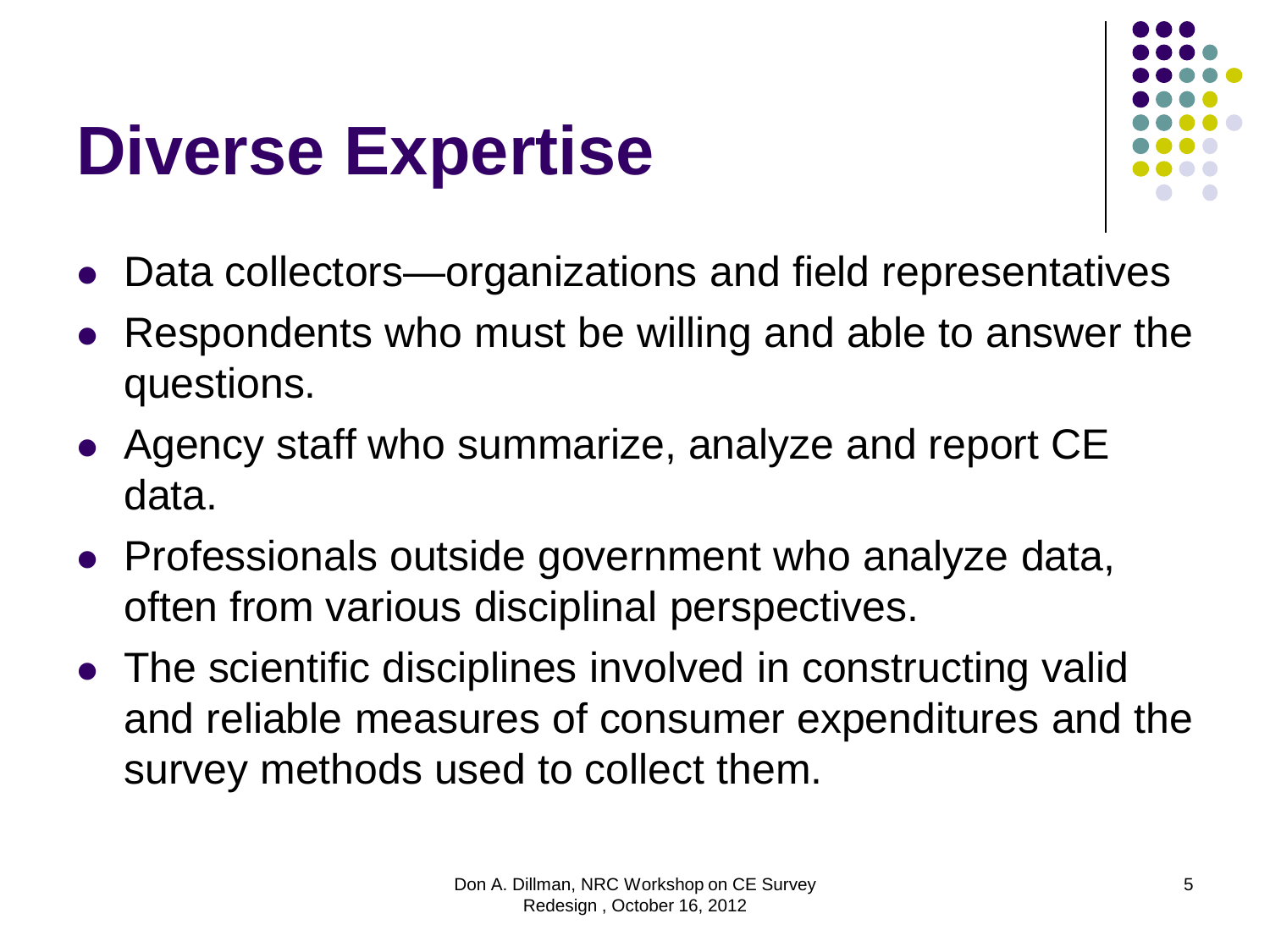#### **Why the CE Surveys need to be redesigned (See Conclusions 5-1 and 5-2)**

- 
- Underreporting of expenditures for both the Diary and Interview are a concern.
- Underreporting varies across categories and appears to be less for interview.
- The questions are different in each mode as is the context for asking them and that contributes to differences in measurement between modes. .
- Both the diary and interview can and need to be improved.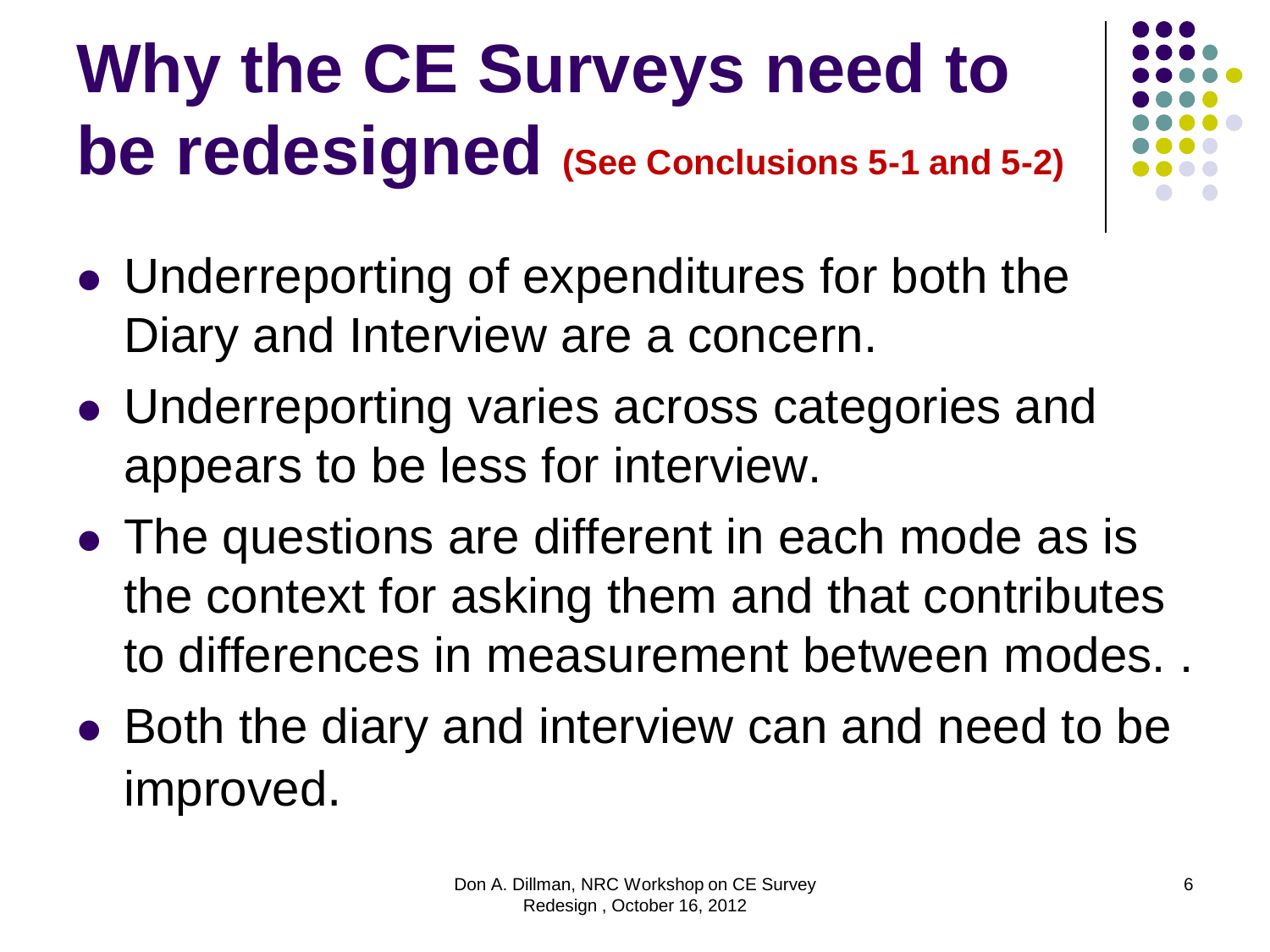#### **Sources of Underreporting (Conclusions 5-3 to 5-14)**



- I will begin with the interview and then move on to the diary survey.
- Our goal here was to identify specific issues that might be focused on with hope of getting improvement through redesign efforts.
- Panel conclusions stemmed from a variety of sources: published literature, disciplinal perspectives, and the experiences of panel members who completed the CE Interview and/or diary. Don A. Dillman, NRC Workshop on CE Survey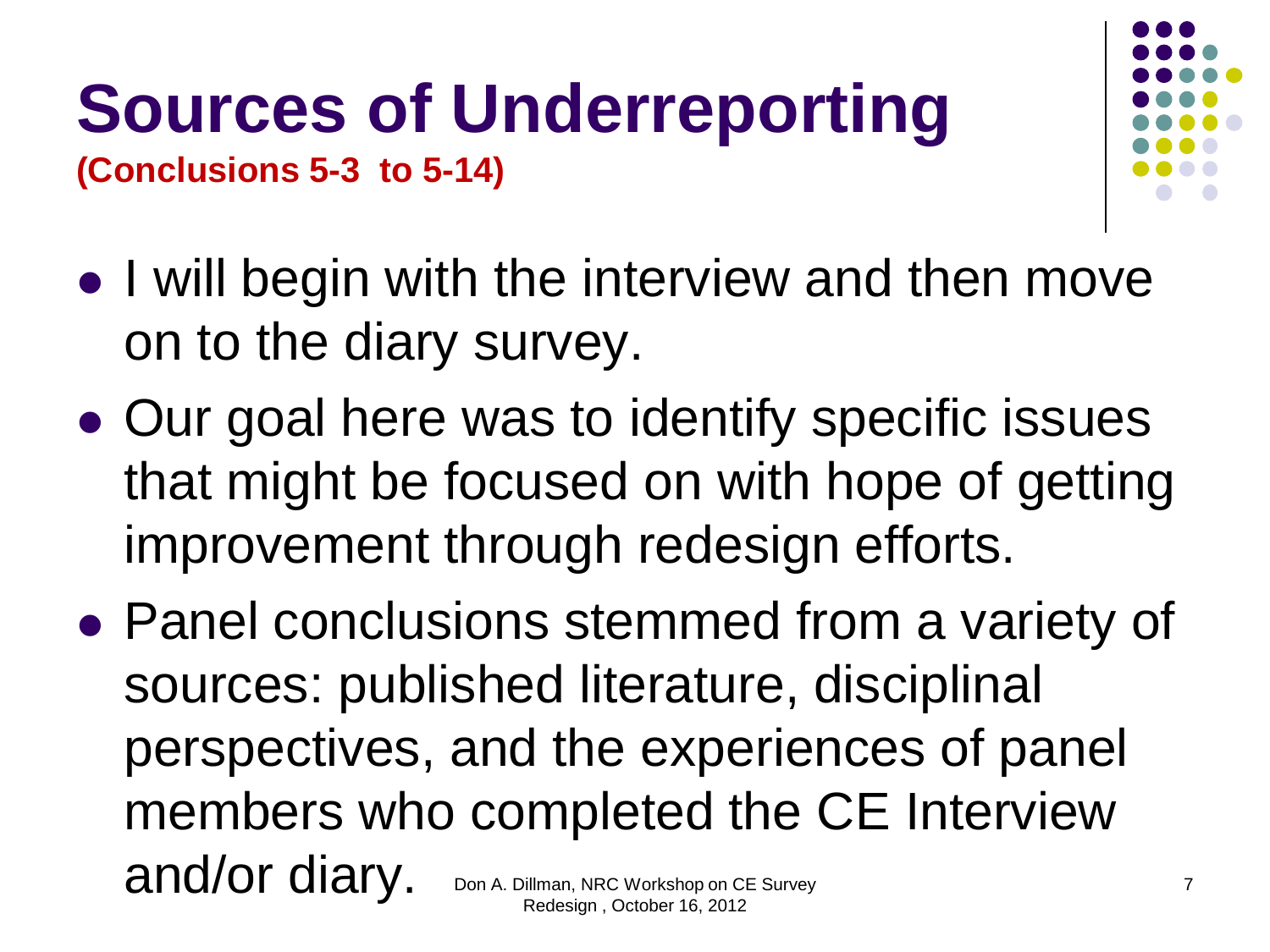## **Synopsis of the interview task**

- 5 in-person interviews, ~65 minutes each, are conducted with each consumer unit (household) three months apart.
- $\bullet$  Interview #1 asks demographic information, major durable goods, and a one month recall of expenditures.
- $\bullet$  Interviews. #2-5 are quite repetitive asking respondents to report details of expenditures for the last three months.
- A respondent "booklet" includes 36 pages, each with 7- 70 items on it to help identify specific expenditures.
- Detailed assets and changes from earlier time periods are generally asked in interview. #2 and #5.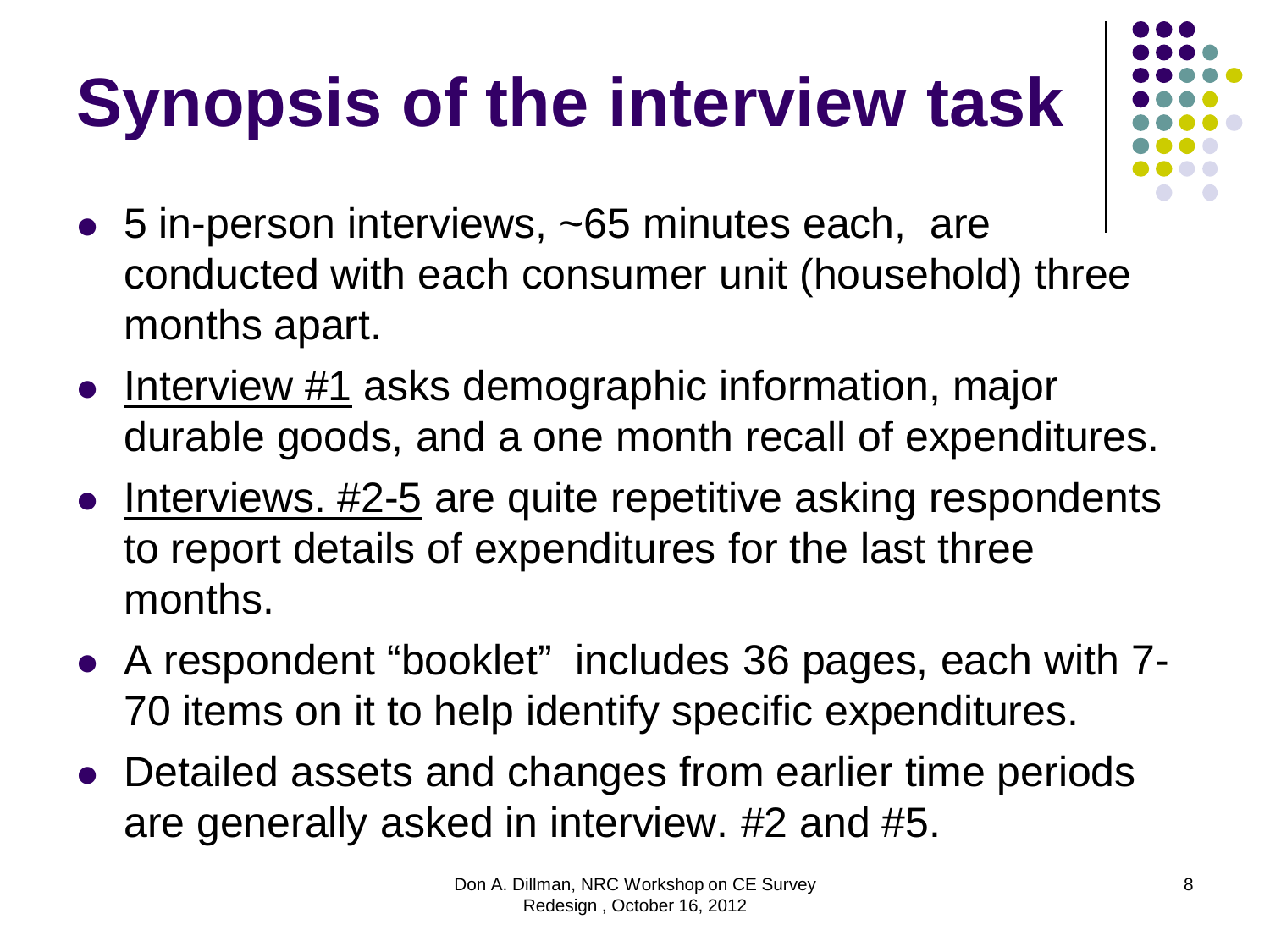**Some additional aspects of response situation (from field representative debriefing surveys)**



- Interview is usually completed with one person in the consumer unit who needs to report for all persons.
- Records less likely to be extensively used in interview (31%) than NOT used (39%).
- Respondent has to learn rules for assigning dates of purchase, delivery and payment, which may differ.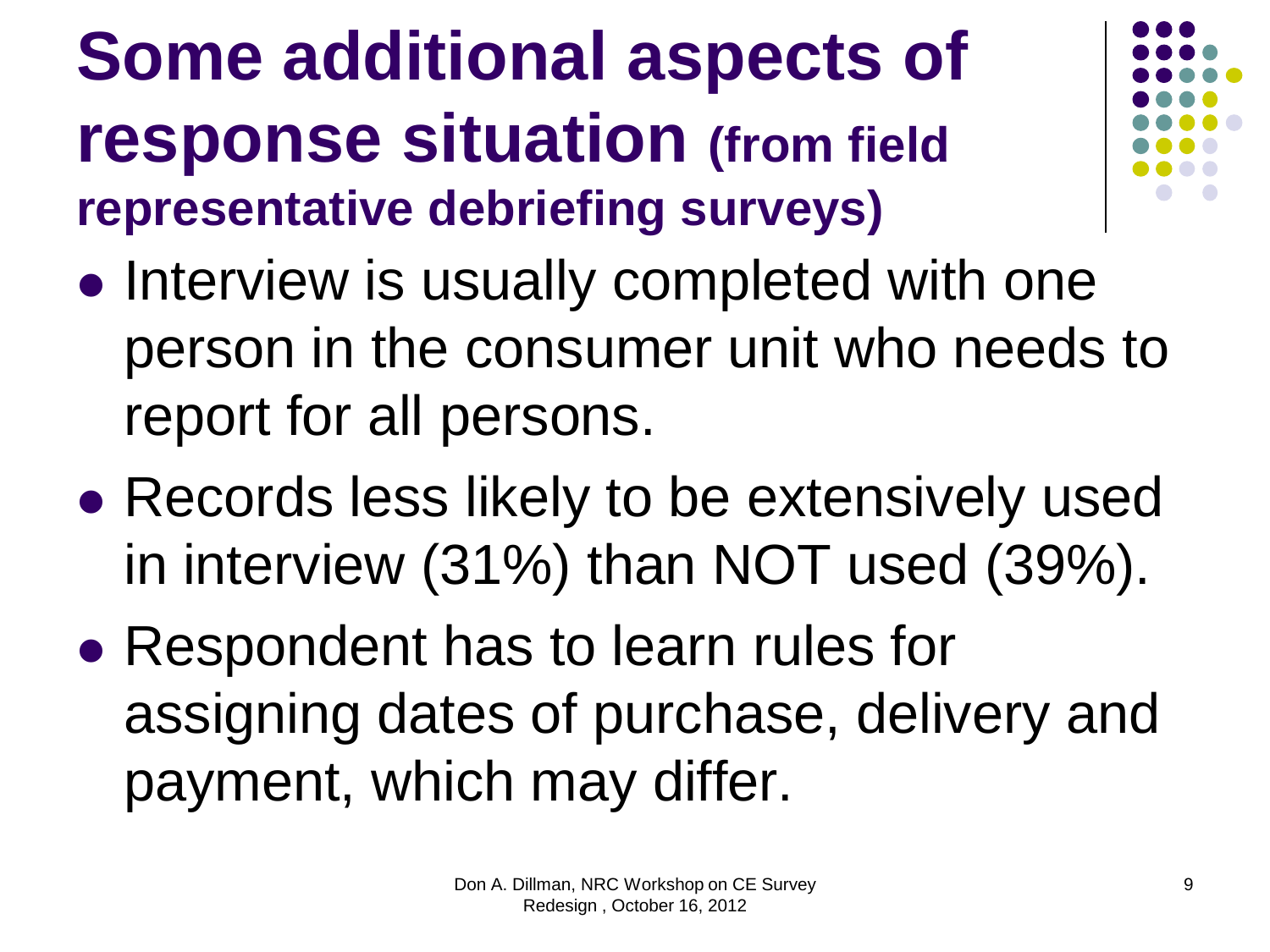#### **Detail requested for the last 3 months (interviews 2-5) can be daunting, e.g.**

- Did you purchase any "pants, jeans, or shorts" (in the last three months)?
	- Please describe the item
	- Was this purchased for someone inside or outside of your household?
	- For whom was this purchased? (Enter name, age, sex).
	- When did you purchase it?
	- How much did it cost?
	- Did this include sales tax?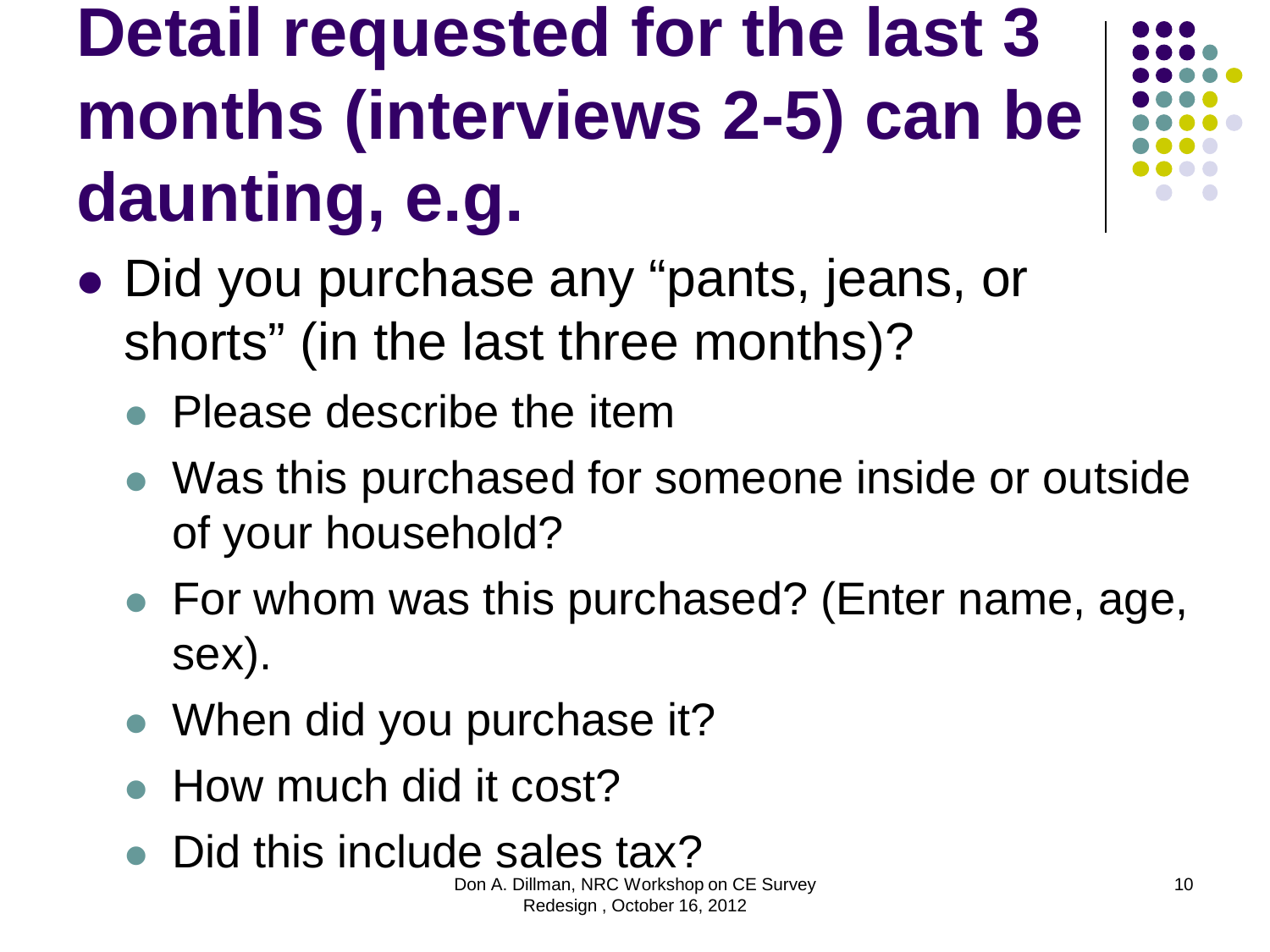## **A difficult asset question from the fifth interview**

- On the last day of last month, what was the total balance or market value (including interest earned) of checking accounts, brokerage accounts and other similar accounts?
- How does the amount your household had on the last day of last month compare with the amount your household had on the last day of last month one year ago?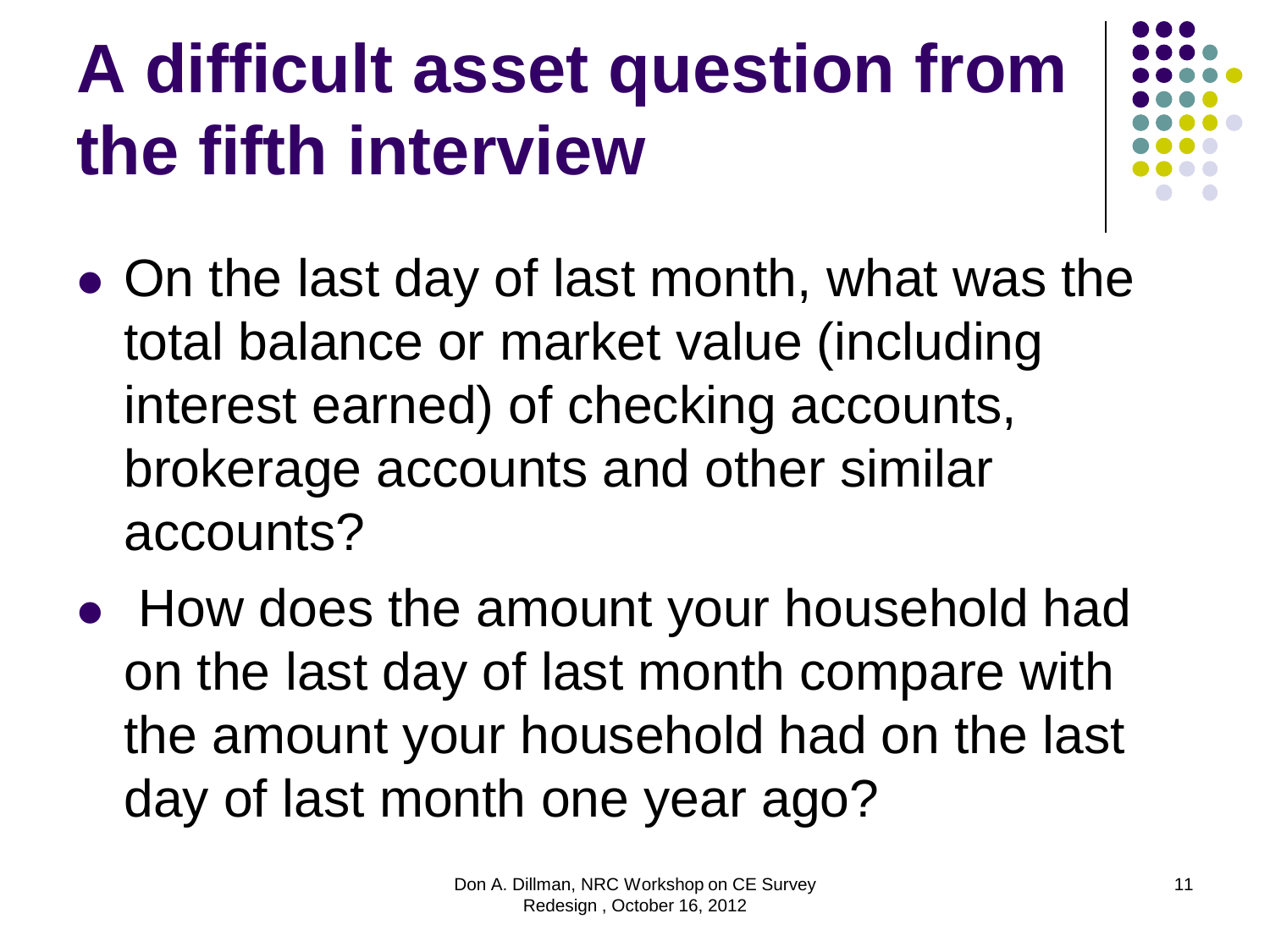## **Two major barriers to accurate interview reporting**

- Knowledge and recall of expenditure amounts and details.
	- R may not know this information.
	- R may have known, but cannot remember.
- Motivation to report amounts and details
	- R may be unwilling or reluctant to share what is known.
	- R may be unwilling to make effort to determine amounts and details of expenditures.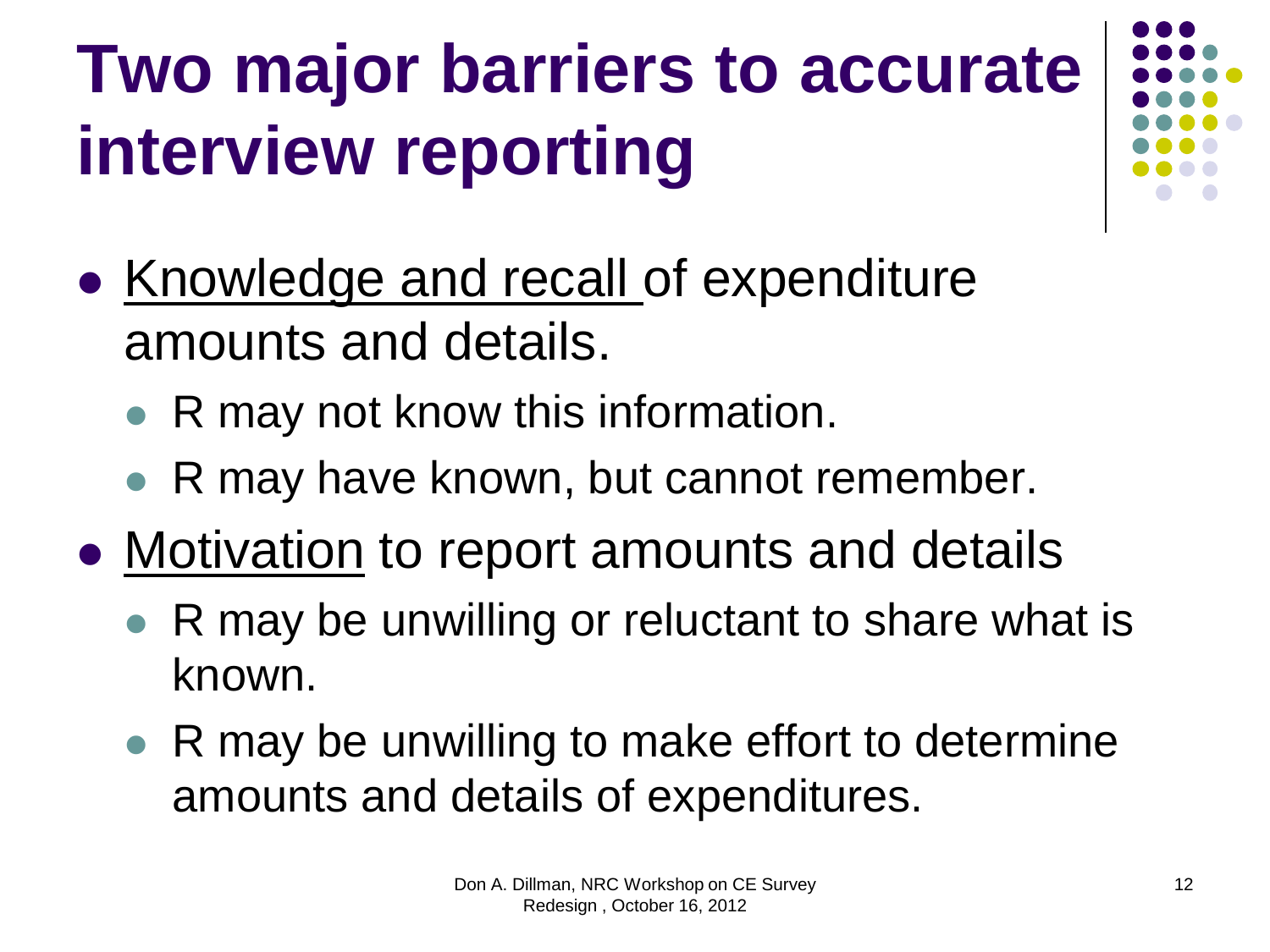## **Why is knowledge and recall a barrier to accurate reporting?**

- Only one person likely to do the interview.
- Records are infrequently used.
- Even if records are used, they may not correspond to rules for reporting date of expenditure and details.
- Purchasing and paying for products and services has become much more complicated over the last 30 years.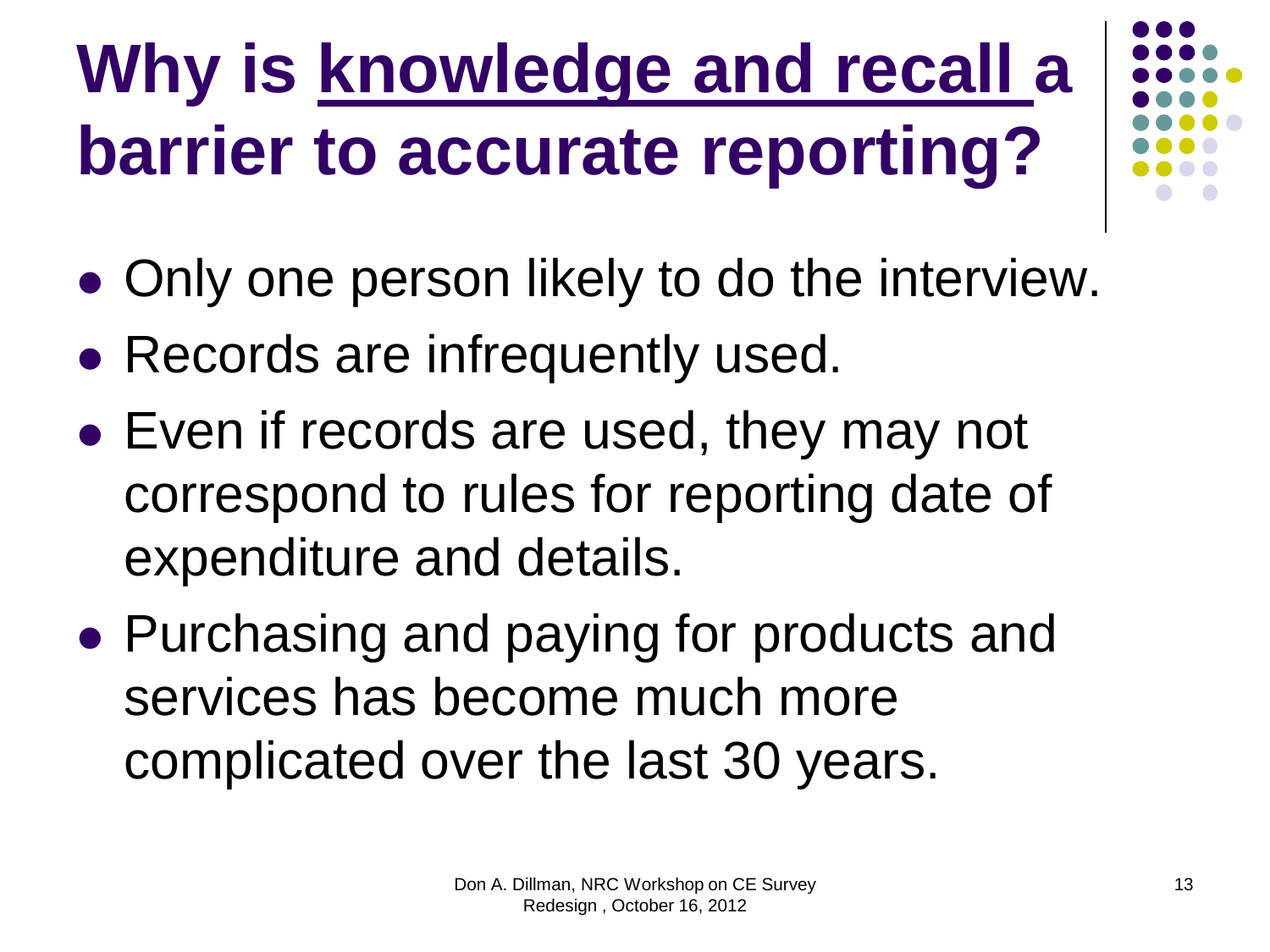#### **Societal Changes in how consumer expenditures are made makes recall more difficult**



- Greater range of consumer expenditures.
- Retail outlets more likely to sell unrelated items in single purchase (e.g. food + luggage + motor oil +socks)
- On-line purchases are growing.
- Multiple payment methods may be used by one person—cash, debit-card, credit card, and checks.
- Automatic deductions {paycheck(s), credit card(s), bank account(s)} may not be registered in memory .
- Transactions often made without cognitive attention to amount; the card is simply "swiped" and for smaller purchases no signature required.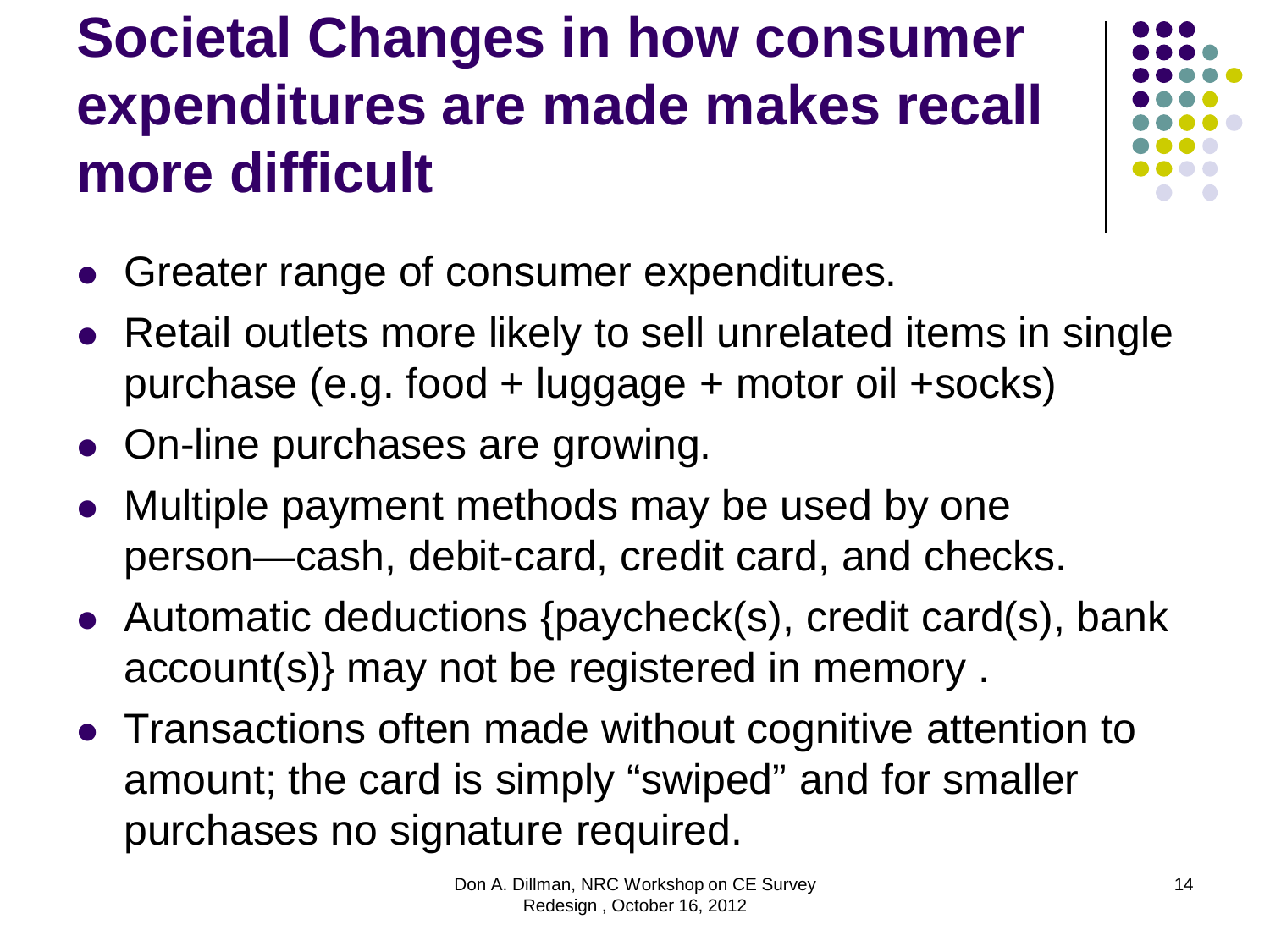#### **Societal Changes in how consumer expenditures are made makes recall more difficult(2)**



- List prices set to allow discounts on discounts.
- Store credits and discounts sometimes applied to total amount of all purchases, making knowledge of purchase price less obvious.
- Enormous variation in receipt structures, including abbreviations, makes knowledge of cost more difficult.
- Day item obtained may not be date payment made.
- **Observation: Purchasing behavior is much more complex than when CE interviewing (and Diary) methods were developed, and these changes work against the recall of specific purchases and cost.**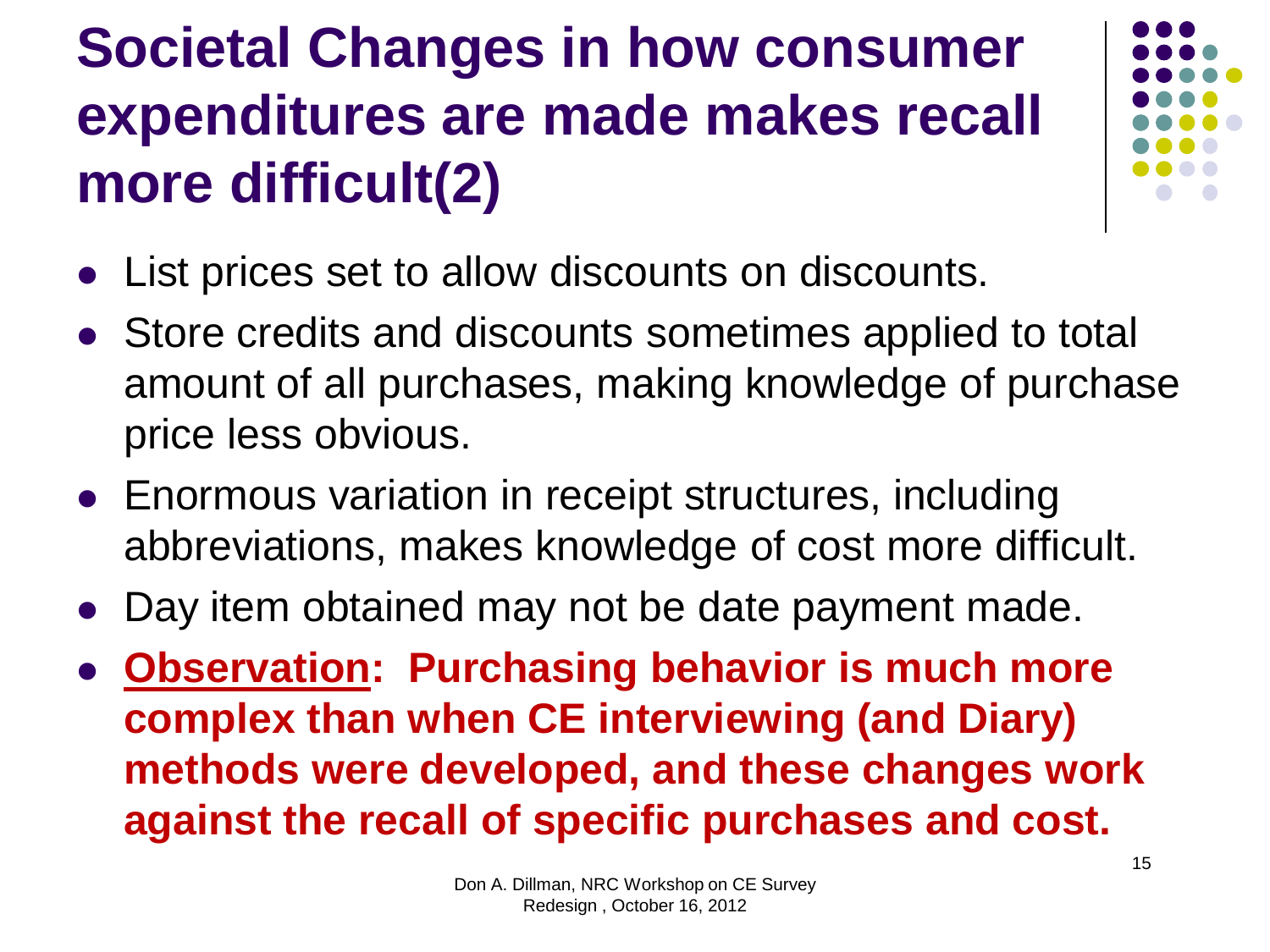#### **Societal changes in household structure add to the recall problem**

- More households have multiple wage earners.
- Households are more likely to include unmarried partners.
- Household members more likely to have expenditure obligations to other households (e.g. children of divorced parents).
- Partners/spouses less likely to inform each other of all expenses.
	- Partner agreements, "I pay for food, you pay for rent," may compound the knowledge problem.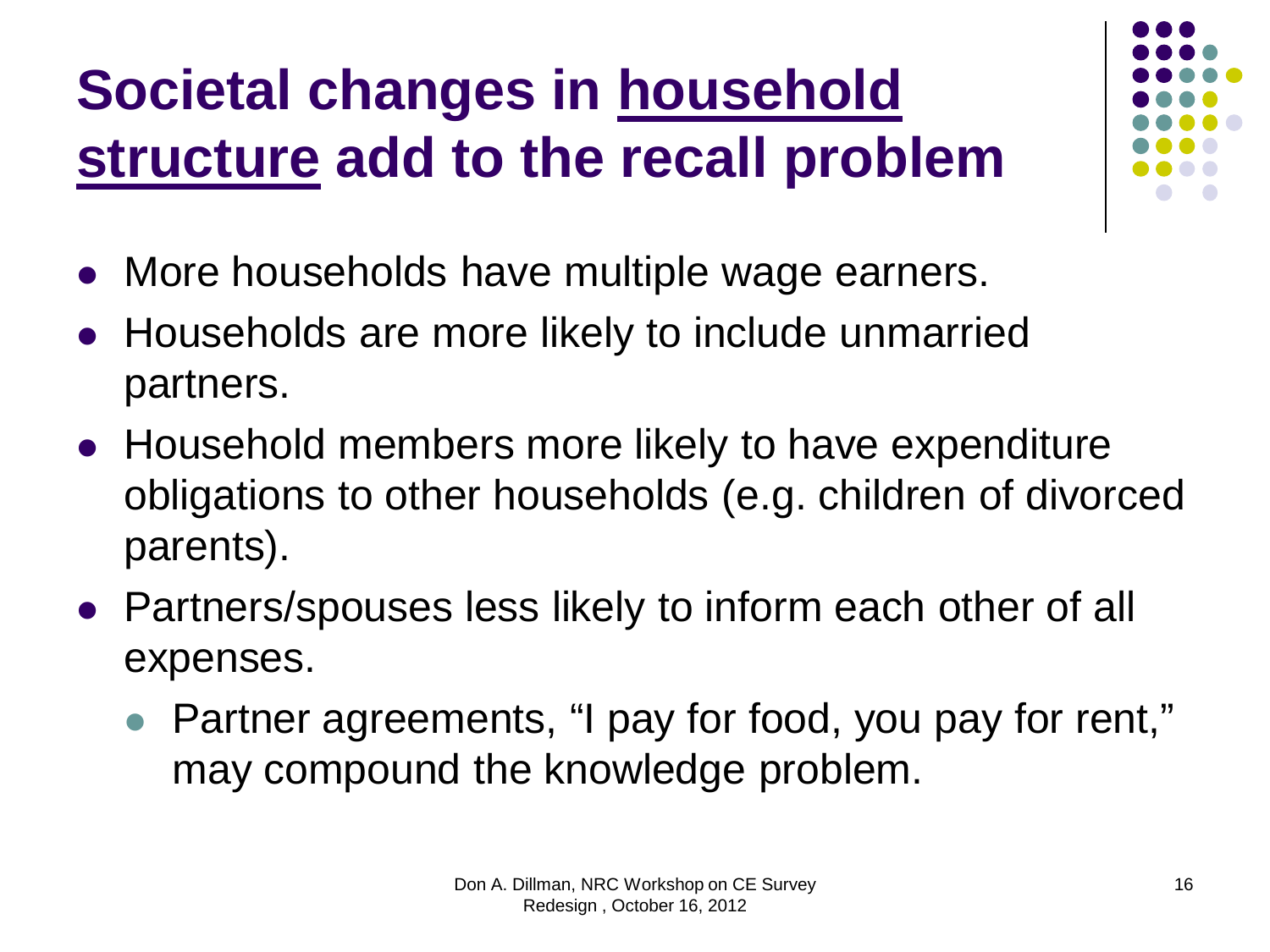#### **For example: How much did this necktie cost?**



- Sign in store: "Neck wear: assorted vendors. Buy 1 (59.95). Get 1 free" (Sign was on multiple tables)
- Bought two ties (and a third item)
- Clerk: Use of store credit card "today" gives additional 20% off of purchase.
- Time of year Charity donation today would give 10% off current purchase and 10% of all expenditures would come as gift certificate after December 31st. I declined.
- Clerk offers to send receipt by email instead of my taking receipt with me.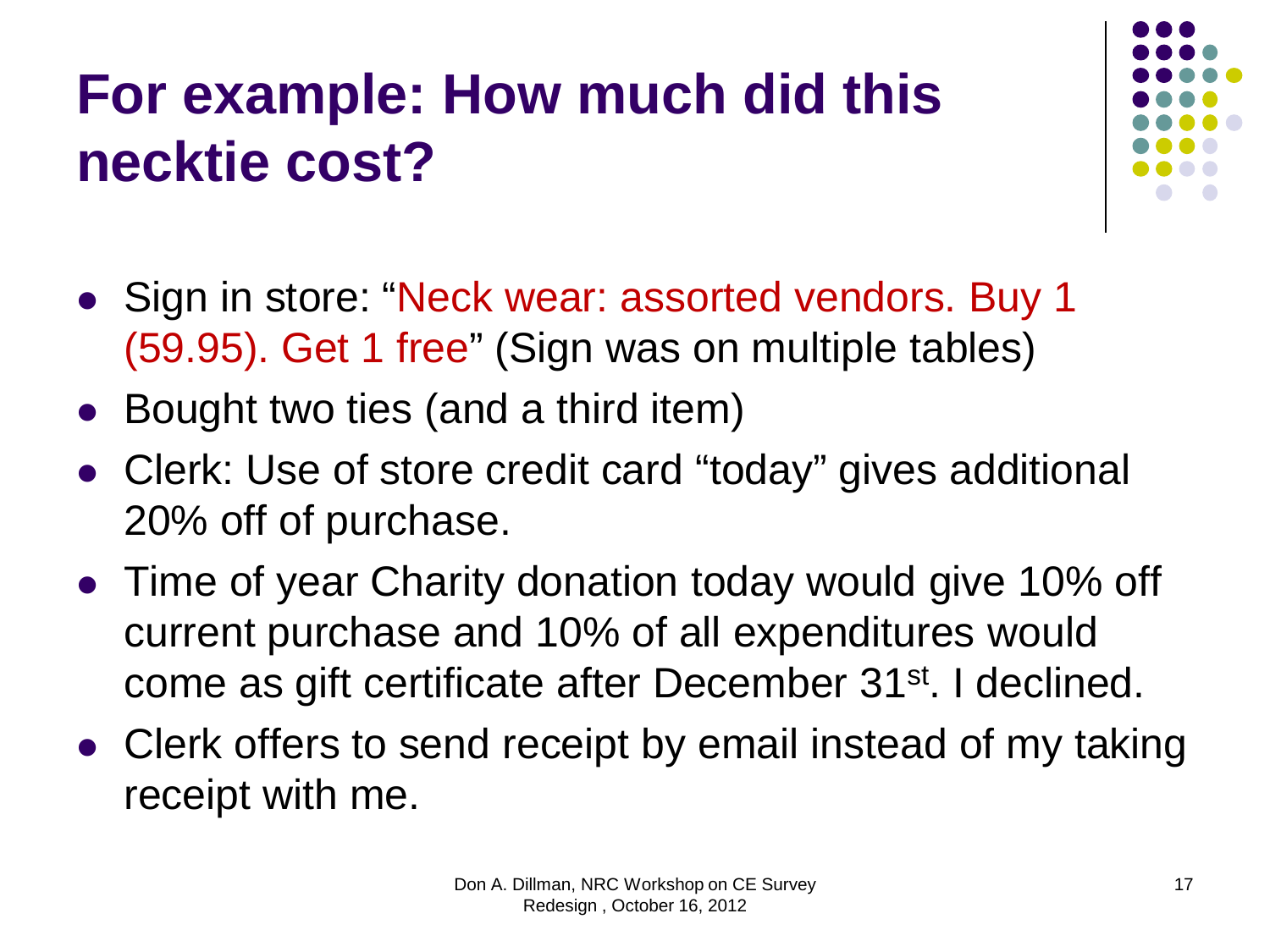## **Outcome: Necktie purchase**

- Price was 59.95 on tie, but receipt said 41.65 was "today's price".
- Clerk gave me 20% off of 41.65 for total of 33.32/tie.
- Two for one did not apply because I provided store credit card and clerk took the 20%.
- Checked online billing the next day to see what was on credit card—30 lines of single spaced code for bill.
- Very difficult to know how much this tie cost.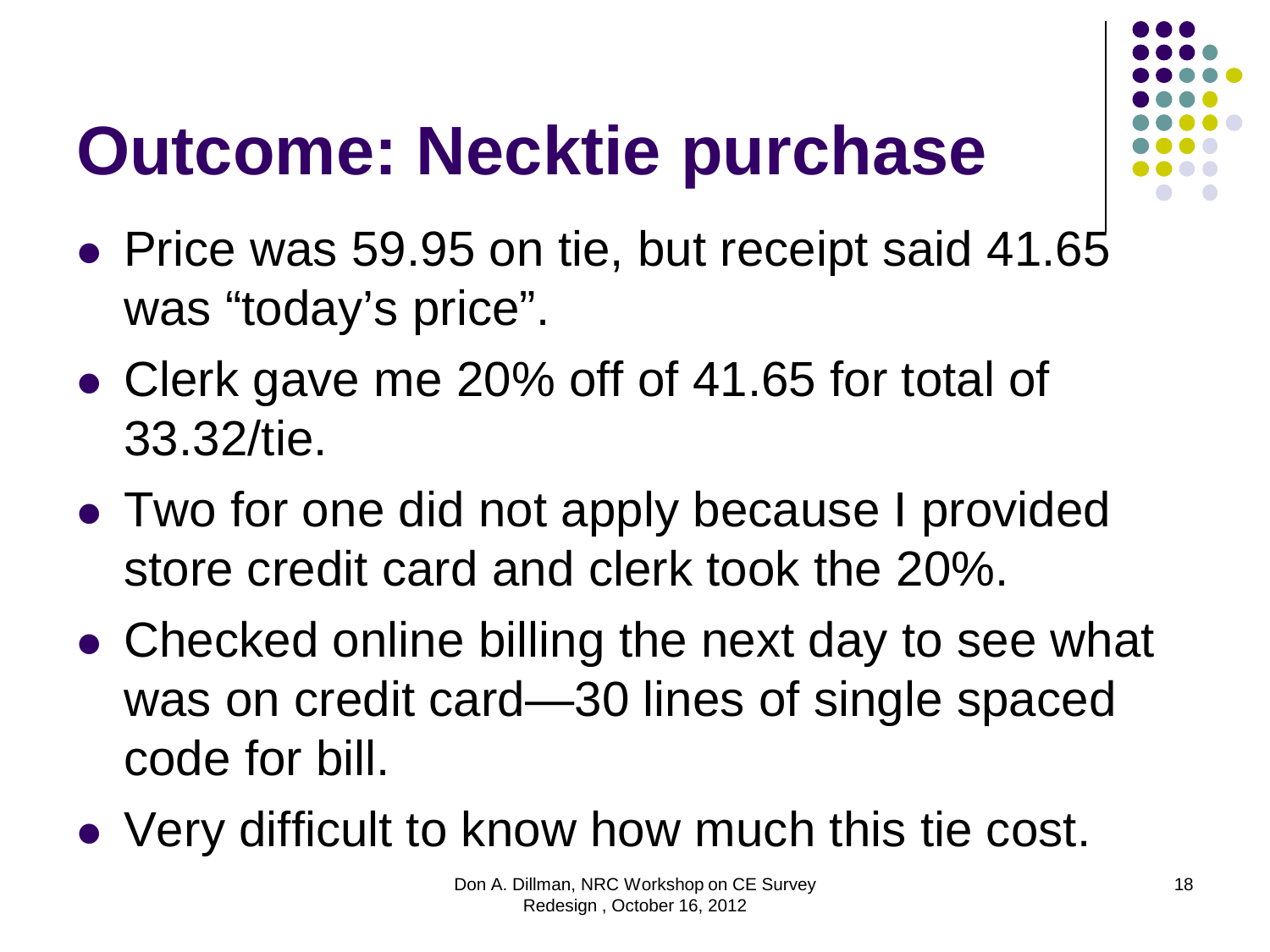## **Adding up the challenge**



- **+** less association of product with store
- **+** fewer purchases at known list price
- **+** more payment streams (methods)
- **+** automatic deductions for some expenditures
- **+** less absorption of final price at purchase time
- **+** less sharing of detail within households
- **= less certainty on specific expenditures**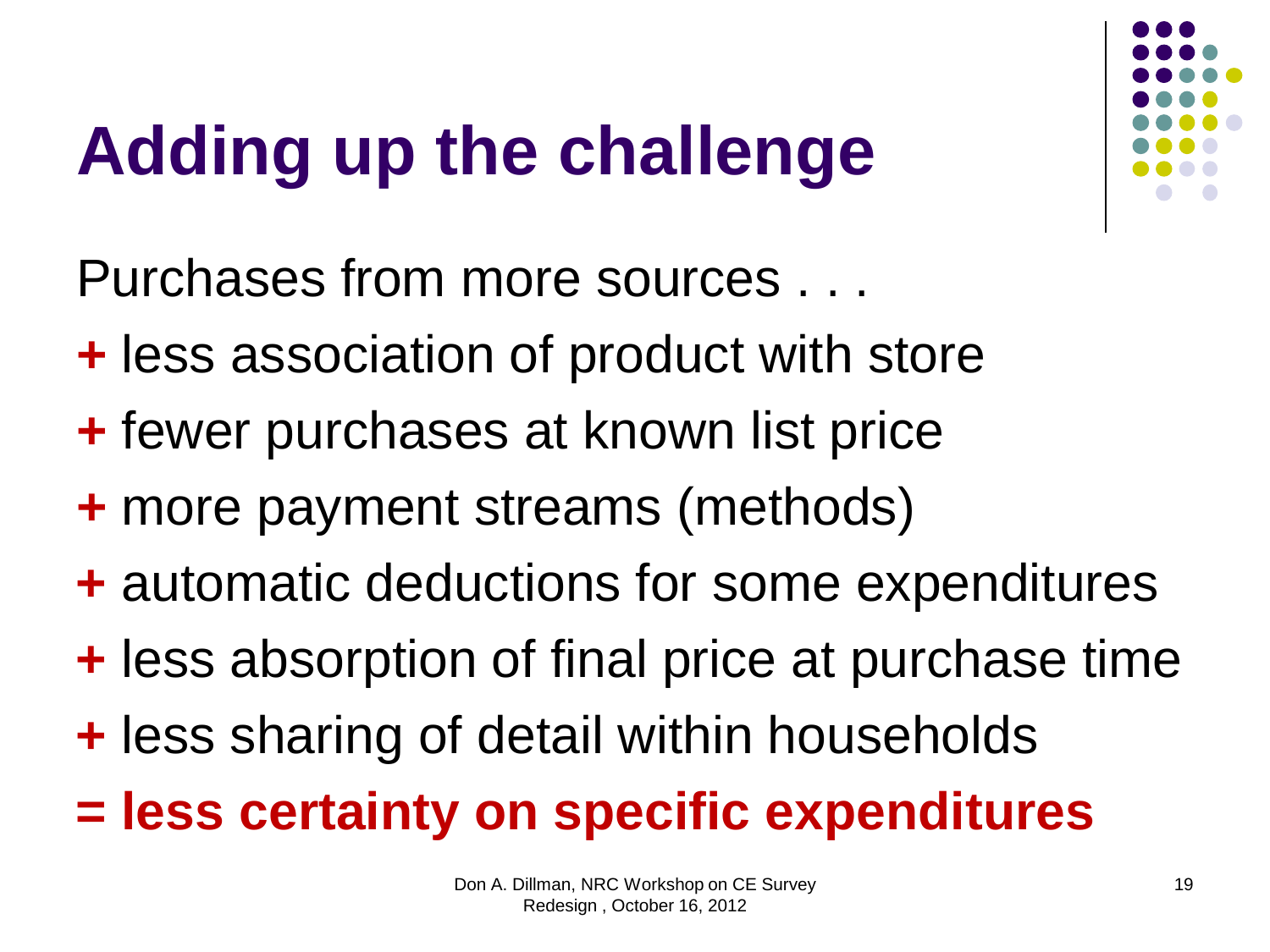## **The knowledge/recall problem in methodological perspective**



- One cannot report what one does not know, e.g. expenditures never "encoded" or partner expenditures not shared.
- The interview cannot rely on establishing recall of details by connecting expenditures to a particular payment method (check book), physical location of purchase (shopping trip), or routine behavior of a member of the consumer unit.
- Cognitive methods that could be used to enhance memories (e.g. calendar of events over last 3 months, or personalizing recall methods to individuals) are likely to make an already long interview more burdensome.<br>Don A. Dillman, NRC Workshop on CE Survey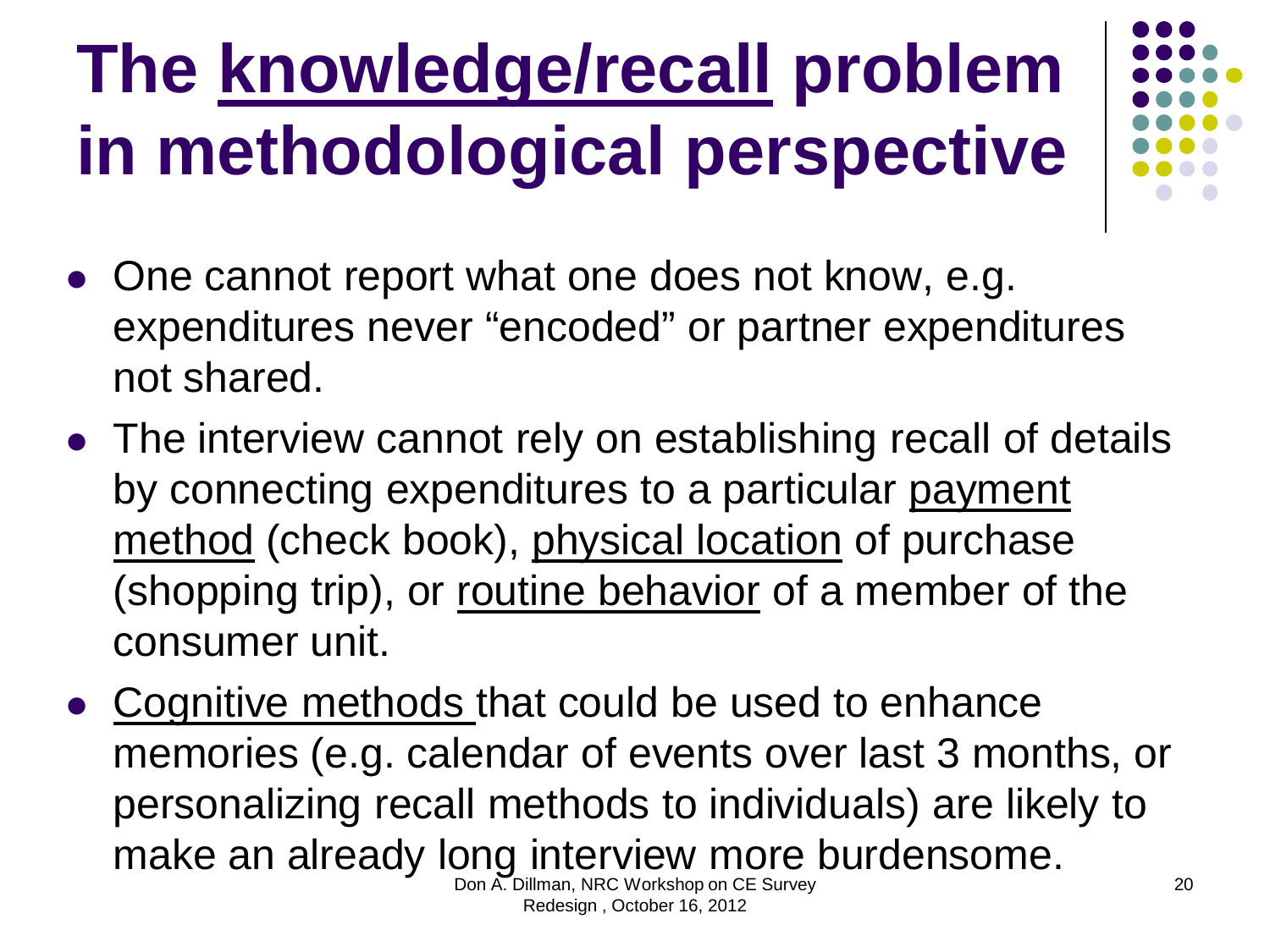## **Motivation has multiple aspects**



- Belief by some that answering detailed expenditure and asset questions are an invasion of privacy or beyond the need of government to know.
- The interview situation discourages obtaining information from other members of the household unless they are present.
	- Partner/teenager expenses
	- Searching for receipts and perusing records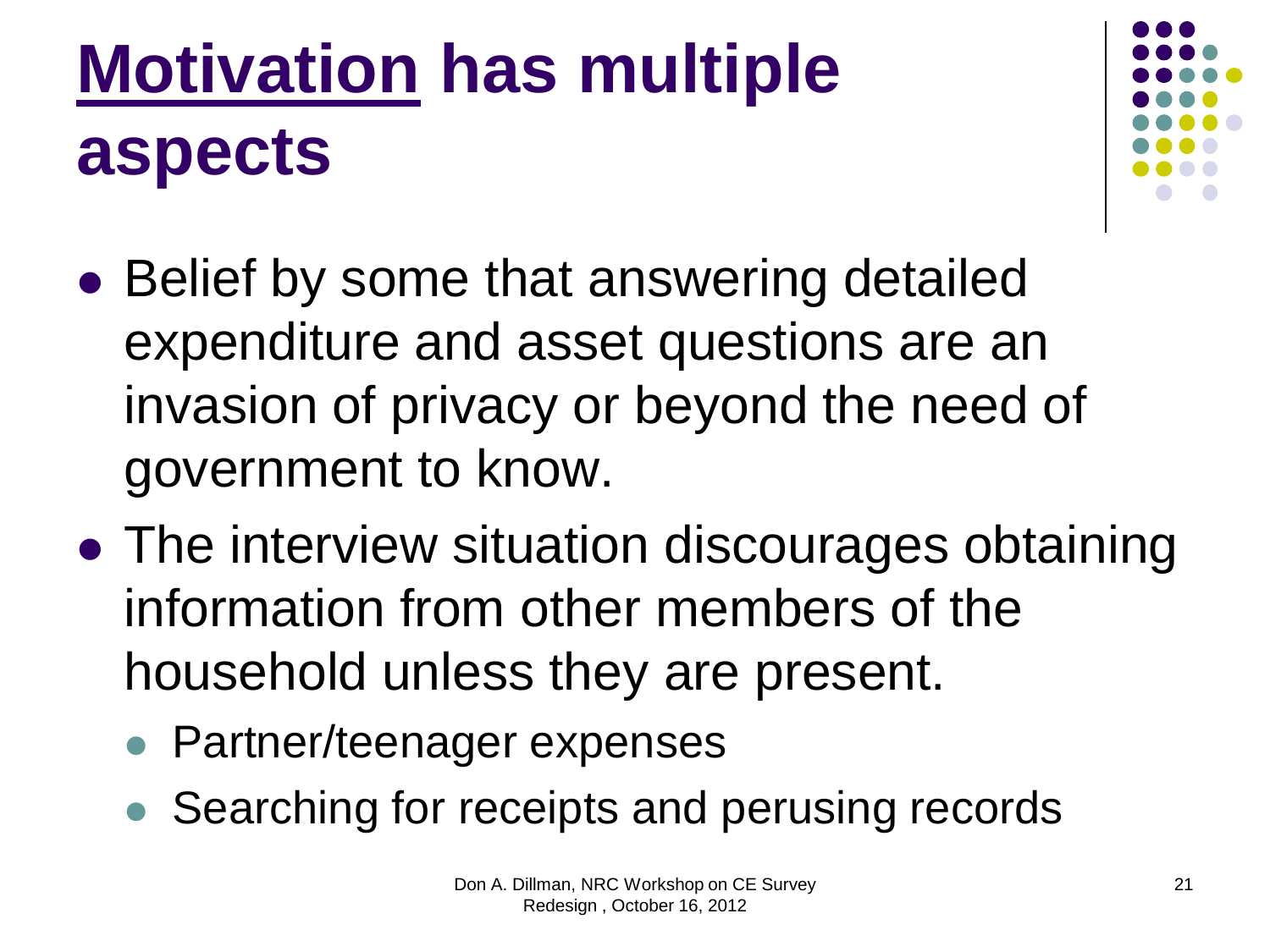## **Motivation in Methodological Perspective**

- 
- Some requests for information (alcohol purchases, gambling costs) reduce reporting because of social undesirability.
- Seeking great detail that requires significant effort to calculate or find , encourages satisficing: "This "number" is good enough".
- Seeking information respondent cannot easily provide encourages estimation.
- Estimation often results in telescoping, ie. reporting significant expenditures for more than three months.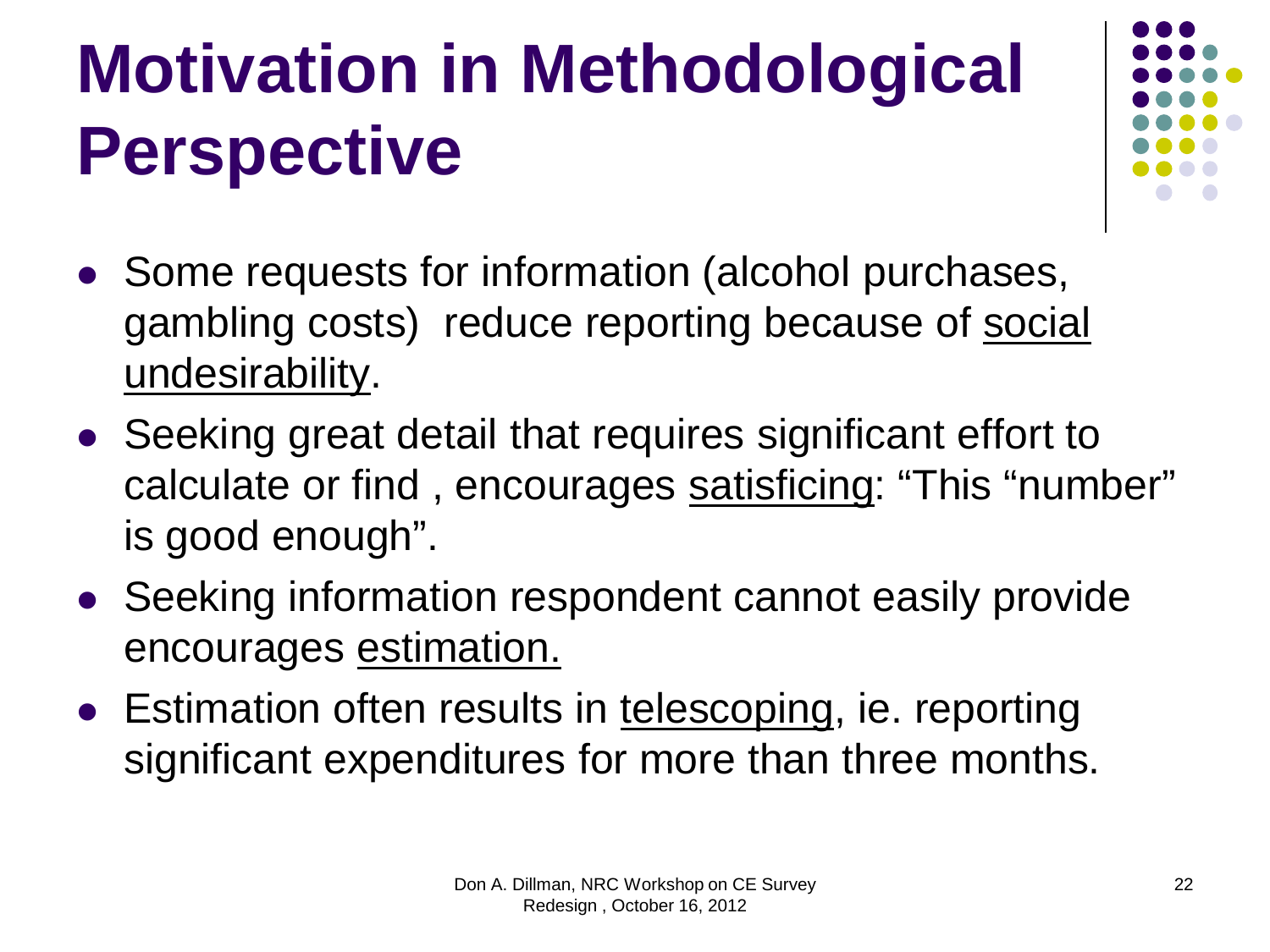## **Motivation in Methodological Perspective (2)**

- Answering "yes" to questions, e.g. Did you take an overnight trip or did you purchase any other clothing, typically leads to additional questions.
- All five interviews can include dozens of potential screener questions, and respondents soon learn that a "no" or "not that I remember" results in fewer questions and a shorter interview.
- The inability of respondents to give accurate answers and a belief that the answer they can give will not be useful, may help justify saying "no".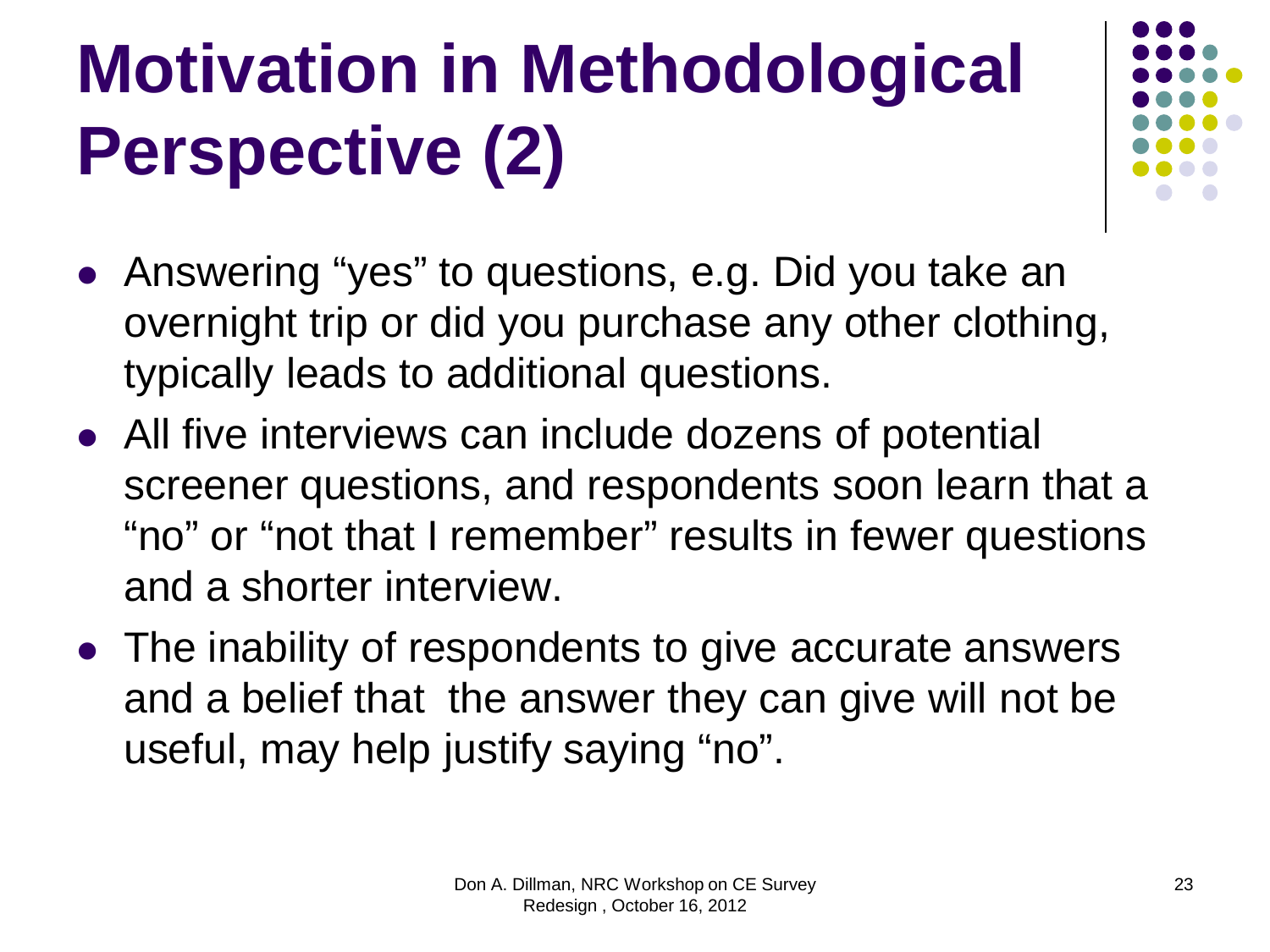#### **Mutual interests of respondent and the interviewer**

- 
- The respondent typically wants interview to be shorter and less work.
- The Interviewer also wants interview to be shorter so the respondent will agree to another interview.
- Thus, interviewers may not encourage respondents to look for receipts, go through records, divide receipts, or use other recall methods.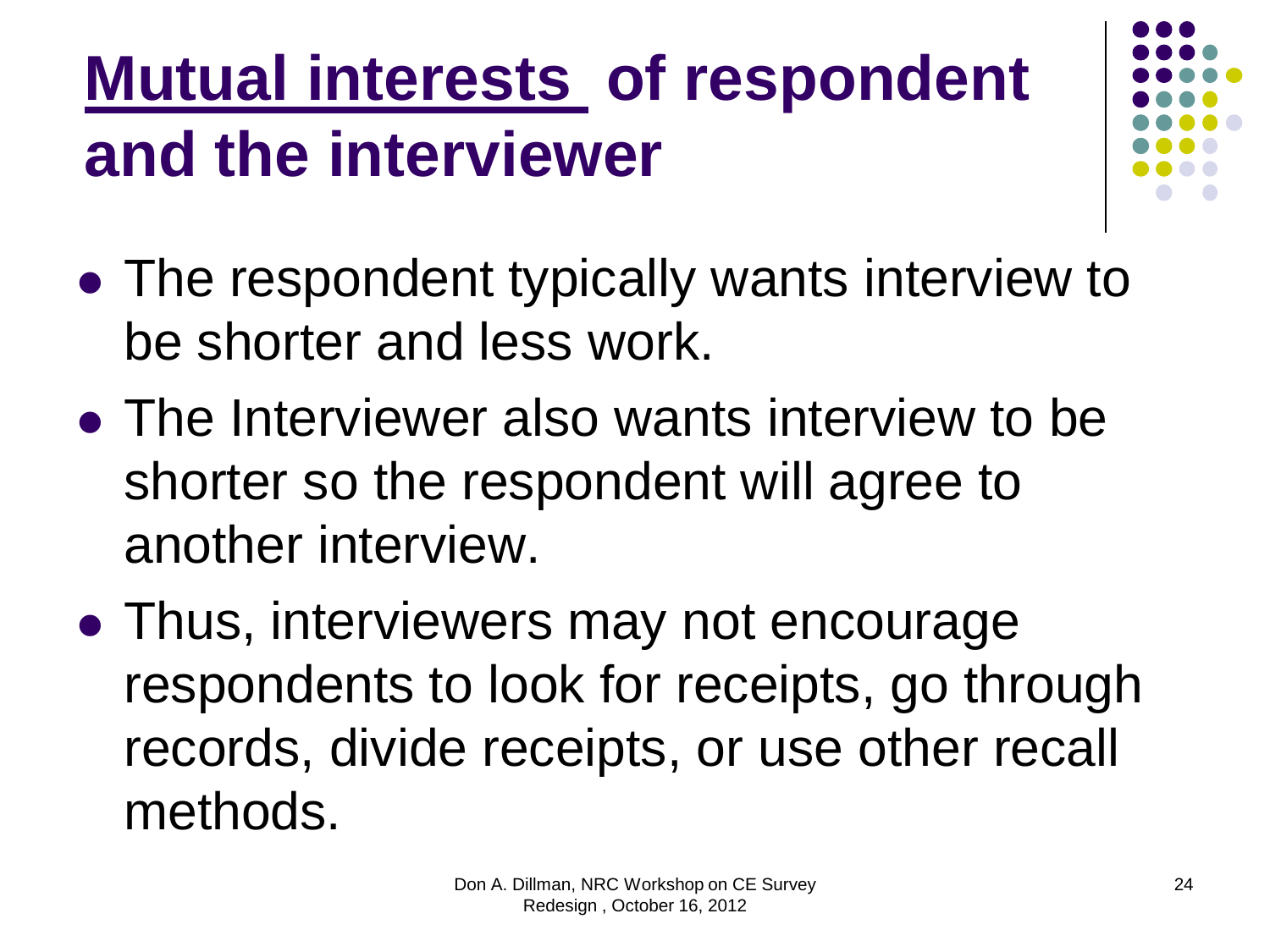#### **Effects of switching data collection to the telephone**

- 
- 38% of CE interviews are completed by telephone, especially the later ones.
- Recall visual aid (the notebook)not used.
- Telephone interviews obtain fewer "yes" answers to screener questions.
- Receipts and other records are less likely to be used.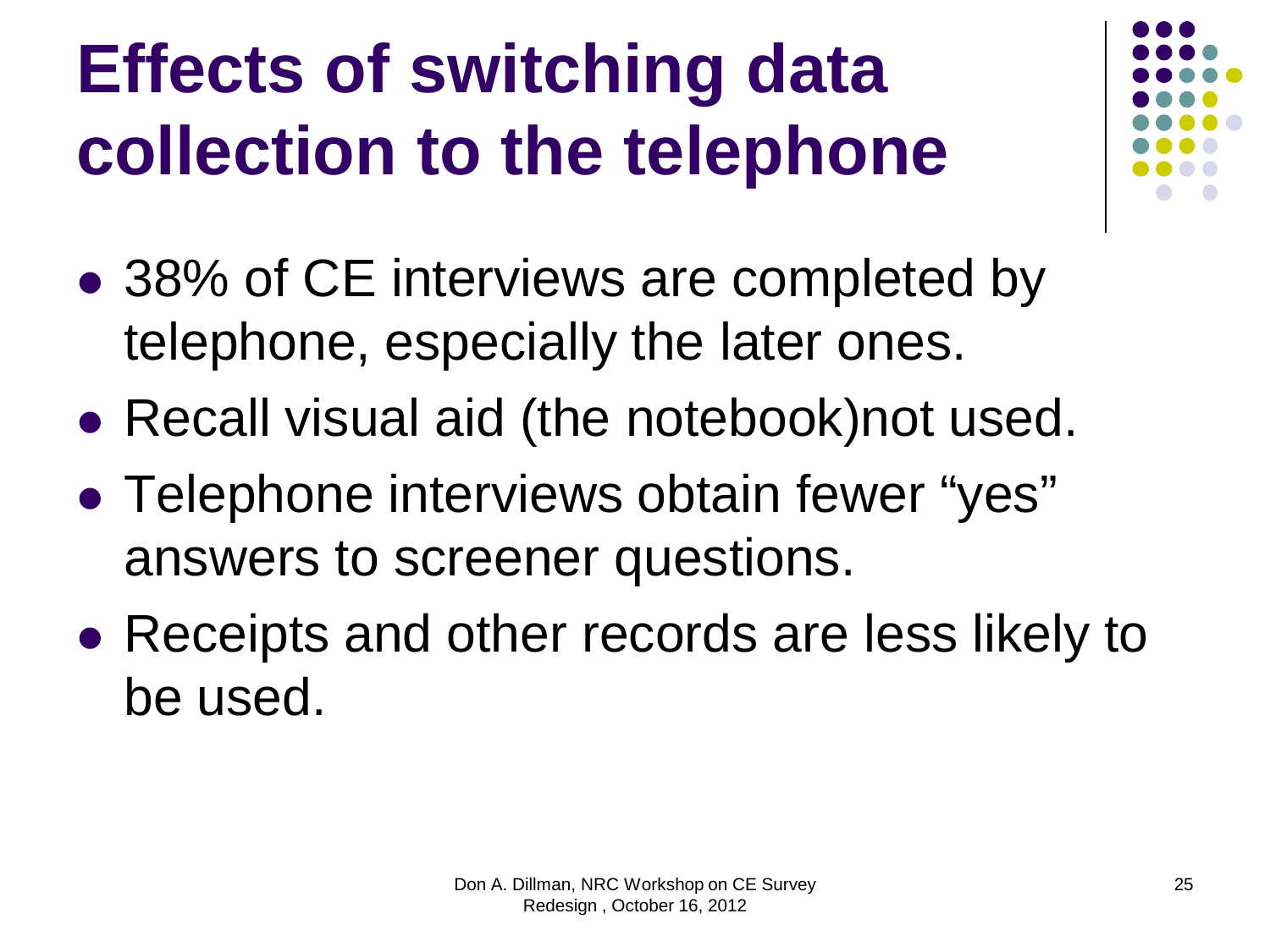#### **In summary, interview data quality may be negatively affected by…**



- Interviewing only one person in multi-person households, i.e. proxy reporting.
- The long (three month) recall period.
- Lack of knowledge respondent has for providing extreme detail requested.
- Lack of motivation for making effort needed to provide accurate answers.
- The repetitive nature and length of the interviews.
- The easy avoidance of additional questions by saying "No, I didn't purchase any of that."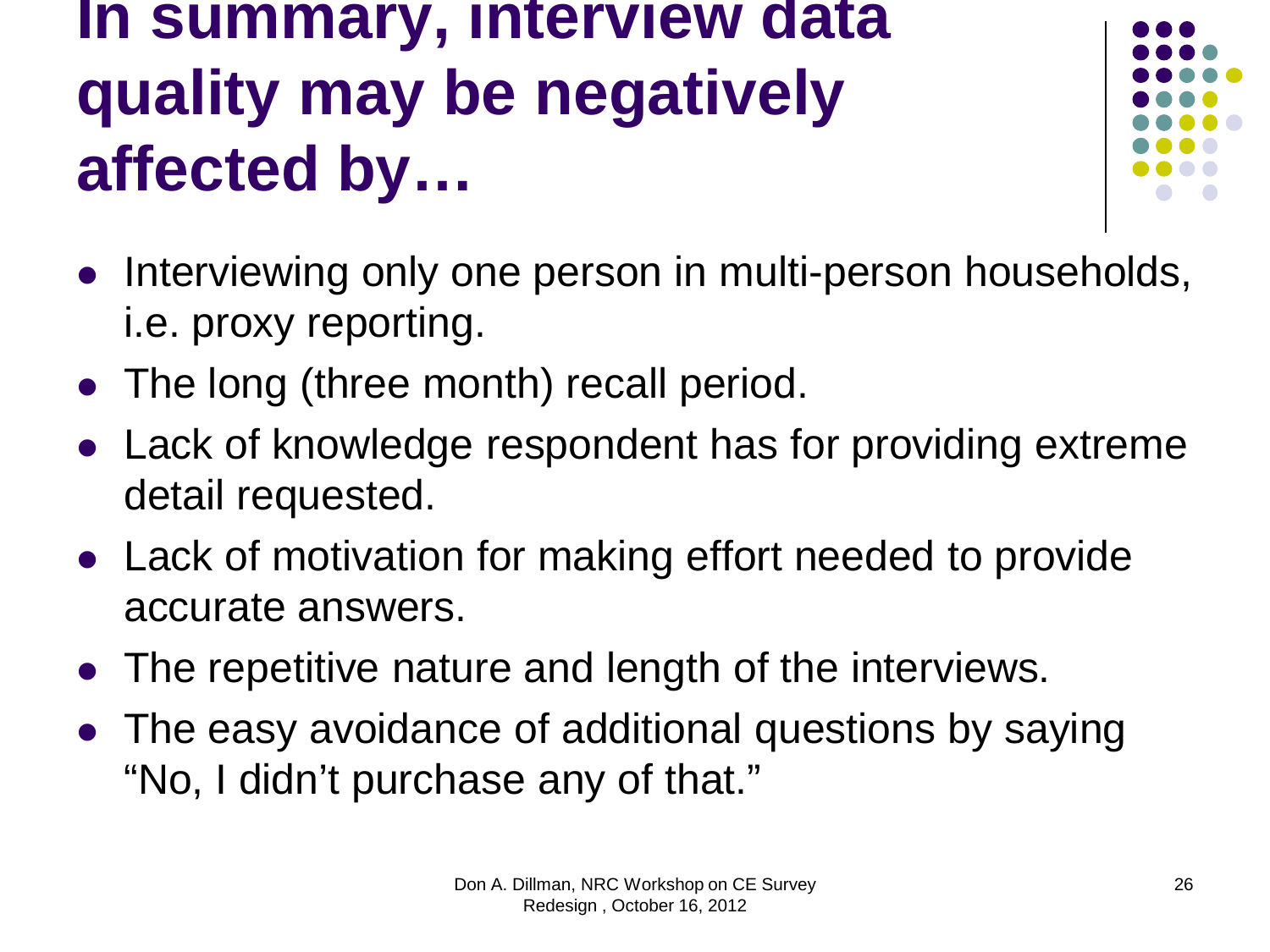## **The Diary completion task is also demanding**



- Households are asked to report everything they purchase for two weeks.
- Week 1 diary; in-person delivery with selected questions and instructions.
- Week 2 diary; in-person delivery when Week 1 diary is picked up.
- Interviewer returns a third time to pick up Week 2 diary.
- Respondent is encouraged to make diary entries each day purchases are made.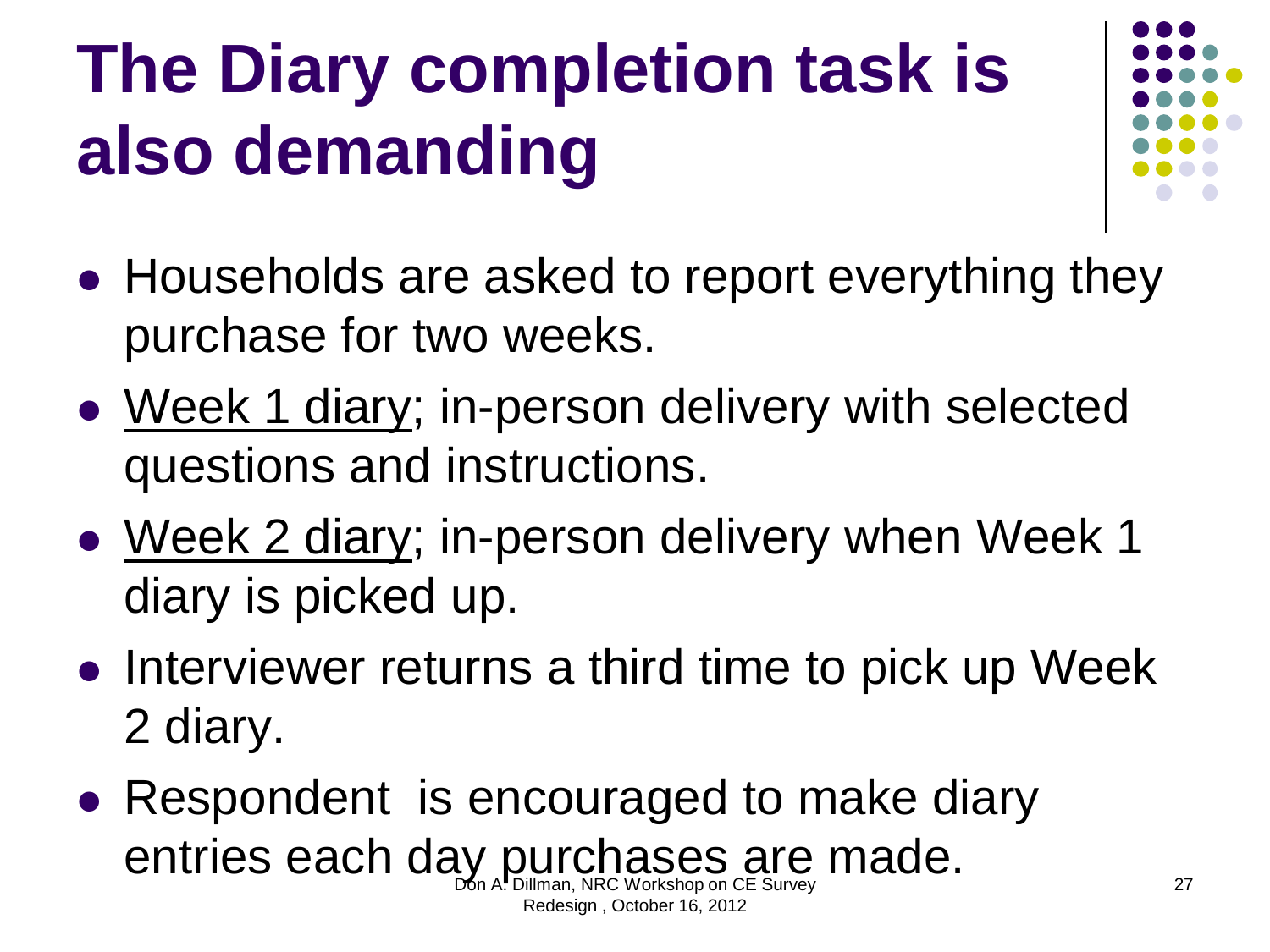## **Learning to complete the diary can be confusing**

- $\bullet$  44 numbered pages + covers + flaps = 52 surfaces of information
- Respondent asked to write in names of others in household for whom they are reporting.
- 15 of pages provided instructions, 28 pages are laid out by "day" and have labeled tables for:
	- 1 Food and Drinks Away From Home
	- 2 Food and Drinks for Home Consumption
	- 3 Clothing, Shoes, Jewelry and Accessories
	- 4 All Other Products, Services and Expenses
- Respondent asked to provide up to six pieces of information for each entry.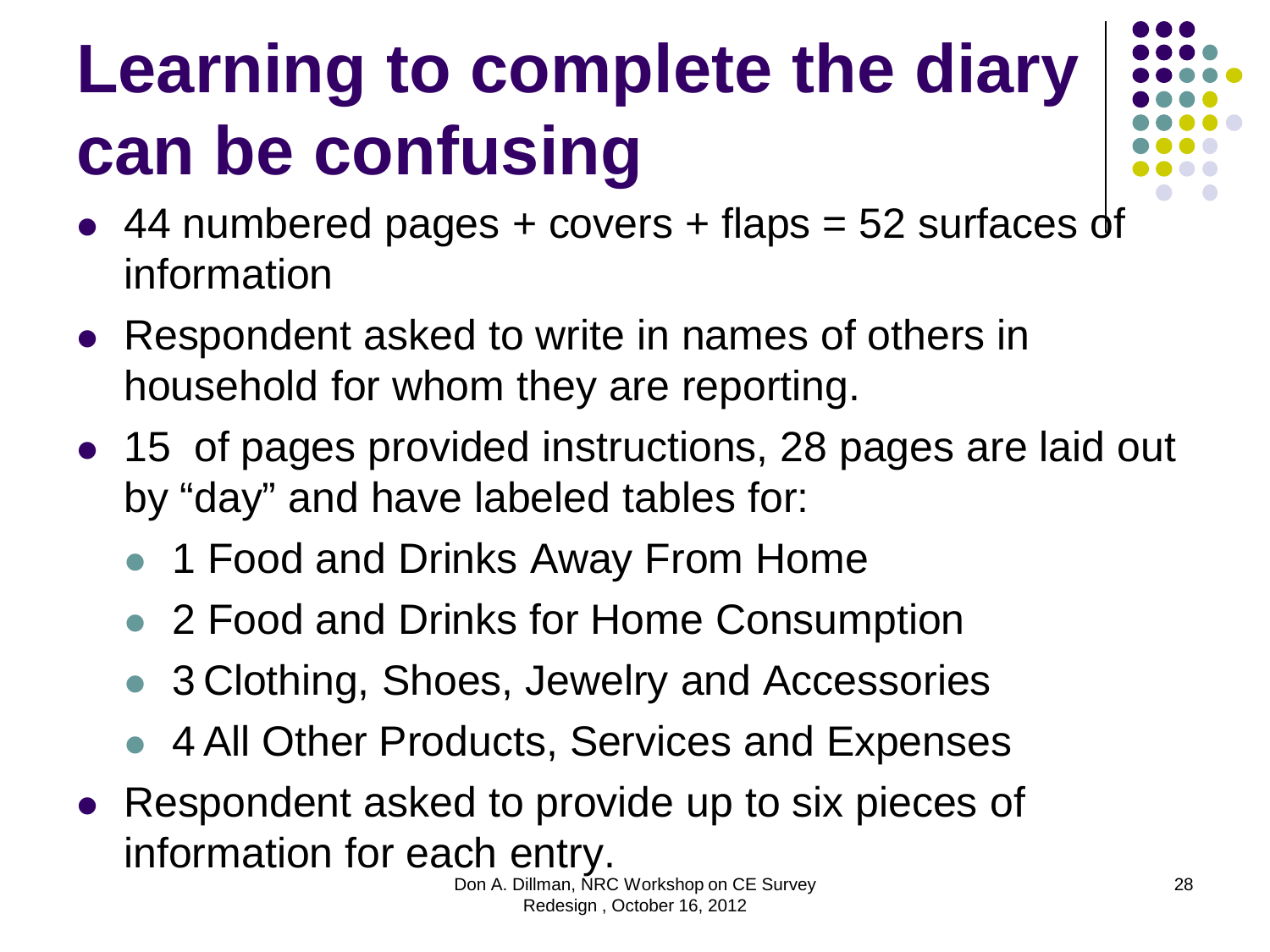## **Understanding requires roundabout processing, e.g.**

- P. 9 asks for Day 1 Food and Drinks for Home.
- Right flap of back cover provides answers to frequently asked questions.
- P.3 has instructions for "How to fill out your diary" including request to record expenses each day.
- P.2 has general instructions and section on what not to record.
- Examples for Food and Drinks are on  $P. 5$ , e.g. specify white, wheat or rye bread, and instant vs. ground coffee.
- Subsequent Daily pages for Food and Drinks are on Pp.13, 17, 21, 25, 29 and 33; "additional pages". for overflow are Pp. 38-41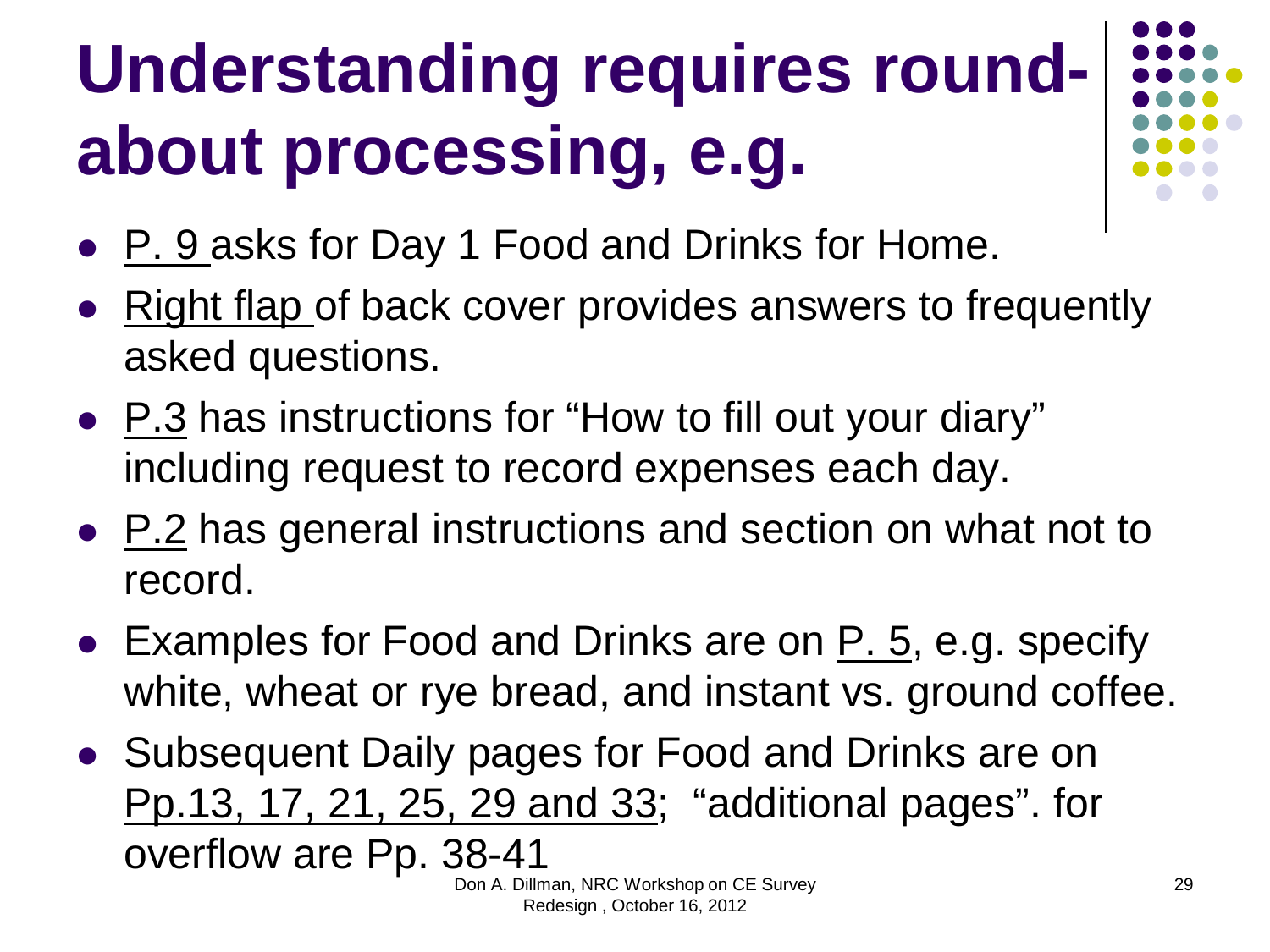## **Graphical navigation guidance is quite limited**

- All pages mix blue, gray and black positive and negative print; full color limited to outside covers.
- Numbers are assigned to Day (1-7) as well as expenditure categories (1-4) and pages (1-44), so may not be an effective guide.
- If diary is not filled out each day expenses are made, flipping of non continuous pages is required.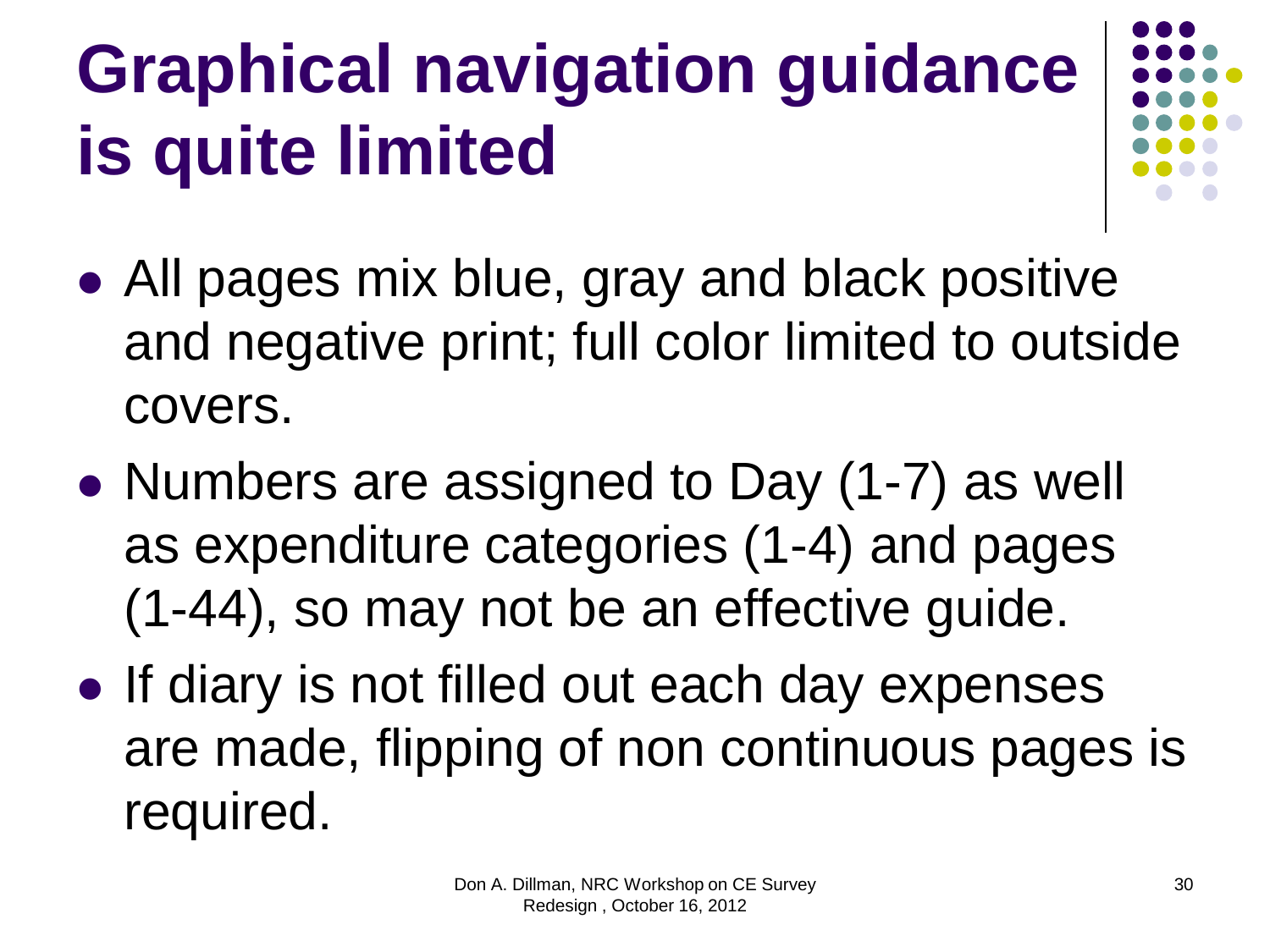

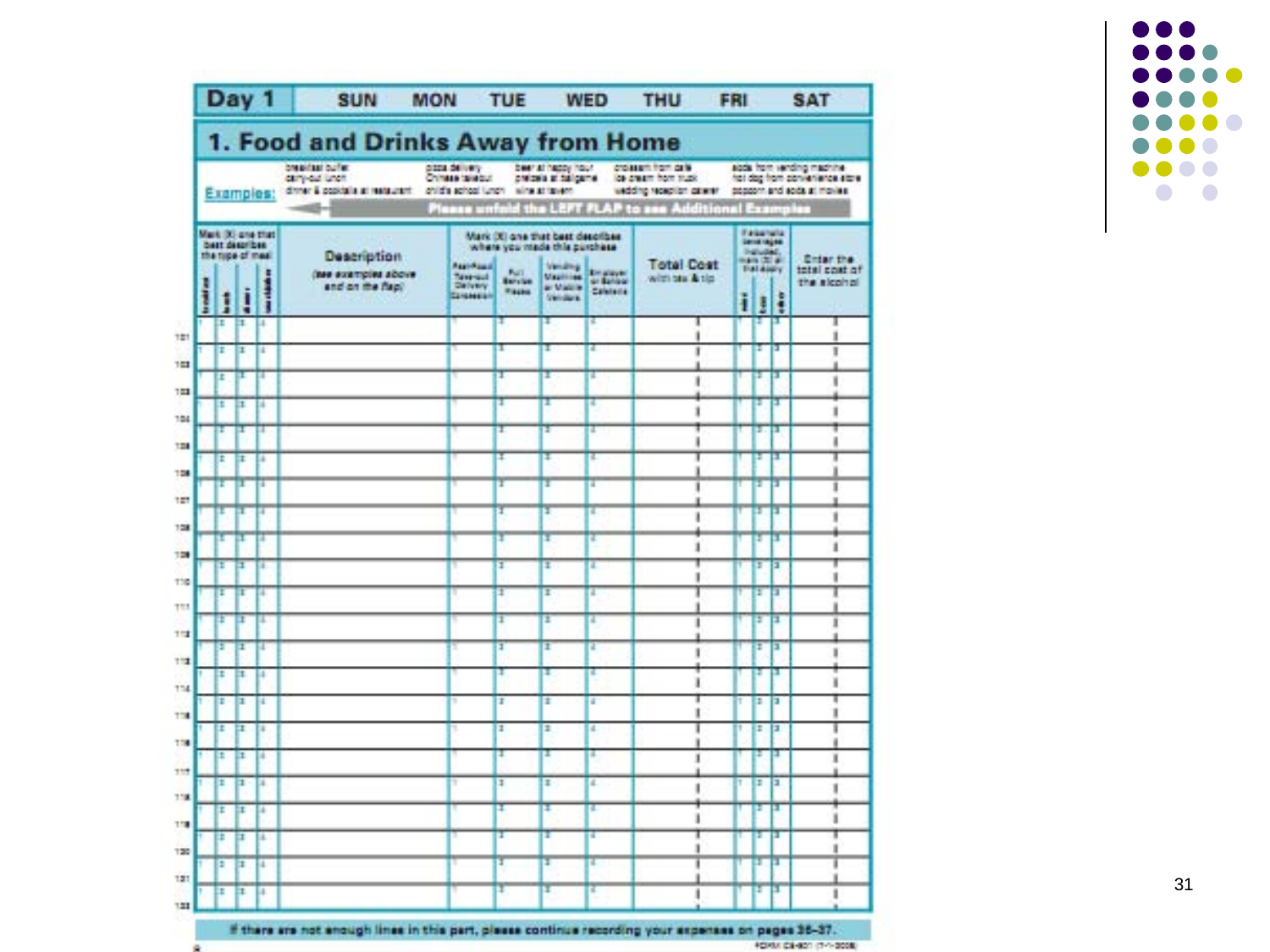#### **How to Fill Out Your Diary**



- g Mark the last column if the item was purchased for someone not on your list (e.g. pifts).
- 4. All Other Products, Services, and Expenses
	- **B** Centribe the item and enter the total cost setthout tax.
	- g Mark the last column if the item was purchased for someone not on your list (e.g. gifts).

There is an "Additional Pages" section on pages 36-44 in case you run out of lines on any particular day.

> Look on the next 4 pages for examples and tips on how to record your purchases.



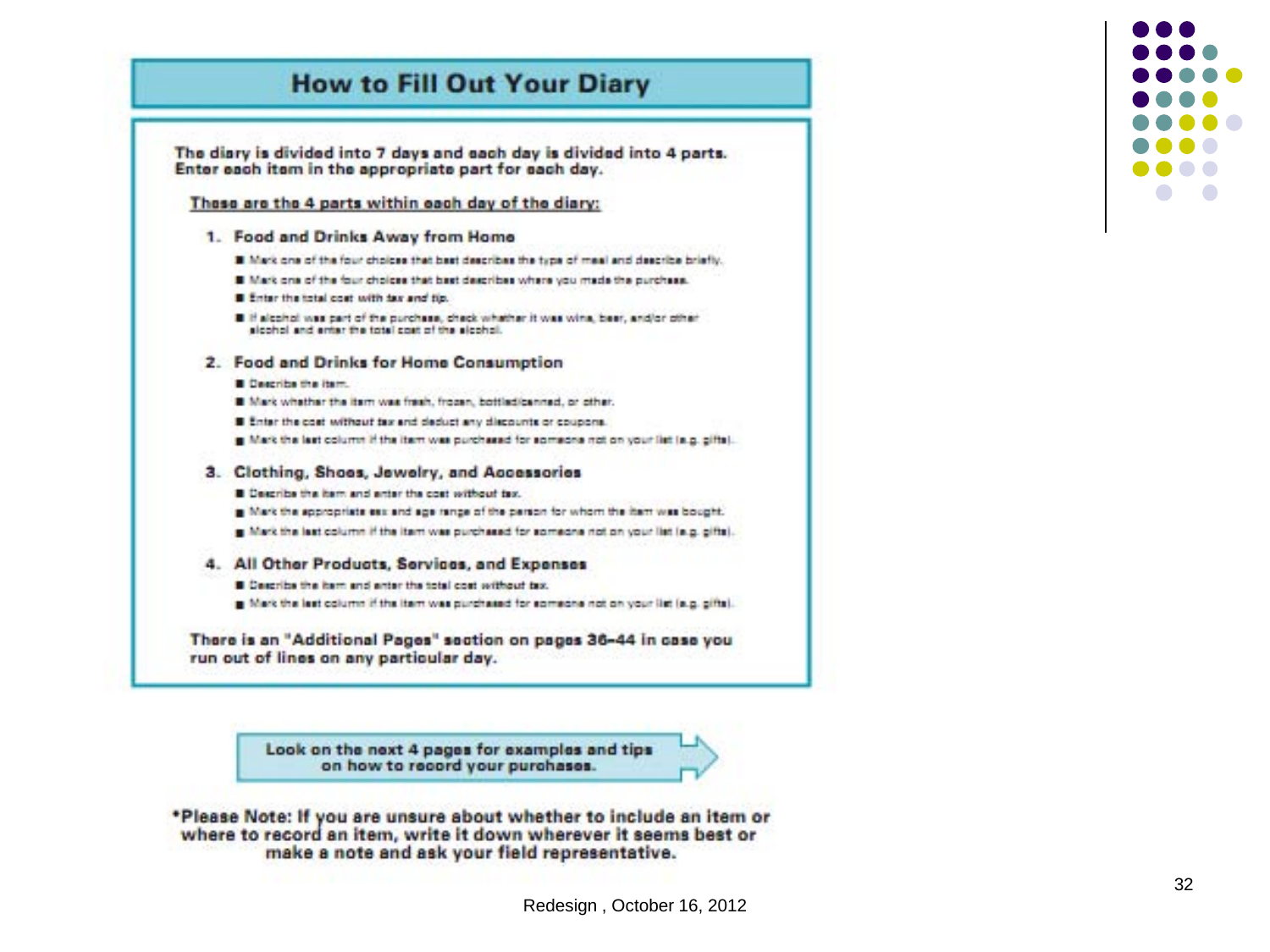| SUN                                                                  | <b>MON</b><br><b>TUE</b><br><b>WED</b><br>2. Food and Drinks for Home Consumption                                                                           | THU                                                                 |        | (FRI)                                                                   | <b>SAT</b>                |                                              |                                   | <b>EXAMPLE</b><br>De net                                   |
|----------------------------------------------------------------------|-------------------------------------------------------------------------------------------------------------------------------------------------------------|---------------------------------------------------------------------|--------|-------------------------------------------------------------------------|---------------------------|----------------------------------------------|-----------------------------------|------------------------------------------------------------|
| 6008<br>Examples:<br>1428                                            | <b>BANKER</b><br>been<br>188<br>vitale milk<br>lough<br>white bread<br><b>COR</b><br>ground colles<br>pranges<br>conting of<br>Plasse unfold the RIGHT FLAP | <b>ACC'H LIGH</b><br>tomatic juice<br>carbonated water<br>to see Fr |        | played basil<br>tacon<br><b>Million</b>                                 | <b>usntly Asked Quest</b> | chicken parts<br>whole chicken.<br>baby food | <b>Tan</b><br><b>ESI</b><br>247.3 | nclude tex for<br>parts 2, 3, & 4.                         |
| What did you buy or pay for?<br>less examples sogve and on the flap. |                                                                                                                                                             | dispeti.<br>track.                                                  |        | <b><i>A. 01.8 (887)</i></b><br>Mark (X) one<br><b>British</b><br>(2014) |                           | <b>Total Cost</b><br>without tax             |                                   | <b>Main (R) F</b><br><b>BAINBARE IST</b><br>All your list. |
| wheat bread                                                          |                                                                                                                                                             | ×                                                                   |        | з                                                                       |                           | 11                                           | 49                                |                                                            |
| eggs                                                                 | Lavel of detail needed:<br>SRCAD - Specify if which, wheel, rye, etc.                                                                                       | х                                                                   |        | и                                                                       |                           | ı                                            | 50                                |                                                            |
| chicken wings                                                        | <b>DEEF - Specify the cut and deecribe, such as</b>                                                                                                         |                                                                     | ×      | в                                                                       | ٠                         | 61                                           | 78                                |                                                            |
| apples                                                               | tound roset, ground basi, atz.<br>PORK - Specify the put and describe, such as                                                                              | ×                                                                   | ٠      | n                                                                       | n.                        | ż<br>1                                       | 80                                |                                                            |
| beer                                                                 | whole ham, becon, sperarits, etc.                                                                                                                           |                                                                     | r      | п<br>×                                                                  | ٠                         | 4                                            | 29                                |                                                            |
| sidm milk                                                            | CHICKEN - Specify if whole or parts, such as:<br>chicken lege, chicken wings, etc.                                                                          | ×                                                                   | r      | п                                                                       | п                         | 21                                           | 99                                |                                                            |
| orange juice                                                         | SOFT ORINKS - Specify if sods or other<br>type: if not cole, specify if carbonated or non.                                                                  |                                                                     | z      | п<br>х                                                                  |                           |                                              | 5199                              |                                                            |
| candy                                                                | COFFEE - Specify if ground or instant.                                                                                                                      |                                                                     | z      | а                                                                       | a<br>×                    | z                                            | 50                                |                                                            |
| vegetable oll                                                        | OTHER FDOO - Give a complete description.<br>such as ecologied polations.                                                                                   |                                                                     | z      | п<br>×                                                                  |                           | 1<br>$\overline{z}$                          | 99                                |                                                            |
| baby food (5 jars)                                                   |                                                                                                                                                             |                                                                     | ż<br>× | ×                                                                       |                           |                                              | 4195                              |                                                            |
| potato chips                                                         |                                                                                                                                                             |                                                                     |        | а                                                                       | ×                         | $\overline{z}$                               | 79                                |                                                            |
| frazen meals (3 boxes)                                               |                                                                                                                                                             |                                                                     | ×      | ш                                                                       |                           | а                                            | 97                                |                                                            |
| ketchup                                                              |                                                                                                                                                             |                                                                     |        | ٠<br>×                                                                  | т                         | 1<br>2                                       | 59                                |                                                            |
| soup (4 cans)                                                        |                                                                                                                                                             |                                                                     | r      | ı<br>×                                                                  |                           |                                              | 4   95                            |                                                            |
| soda (2 bottles)                                                     |                                                                                                                                                             |                                                                     | Ξ      | п<br>х                                                                  |                           | Ī                                            | 98                                |                                                            |
| pork chops                                                           |                                                                                                                                                             | ×                                                                   | Ξ      | п                                                                       | z                         | 6 <sup>1</sup>                               | 55                                |                                                            |
| shrimp                                                               |                                                                                                                                                             |                                                                     | Ξ<br>× | a                                                                       | ٠                         |                                              | 11   20                           |                                                            |
| cookles                                                              |                                                                                                                                                             |                                                                     | в      | п                                                                       | ×                         | 3                                            | 50                                | ×                                                          |
| apple ple                                                            |                                                                                                                                                             | ×                                                                   | π      | п                                                                       |                           | Δ                                            | 99                                | ×                                                          |
| carbonated water                                                     | List food & drinks from<br>mea sirin aerole topis tyteloece                                                                                                 |                                                                     | I      | п<br>×                                                                  |                           |                                              | ı<br>89                           |                                                            |
| ground beef                                                          | 5.a. bakary, liquor store, fermers'                                                                                                                         | ×                                                                   | ×      | п                                                                       | ٠                         | 5<br>f,                                      | 87                                |                                                            |
| ground caffee                                                        | rarket, convenience ators, etc.)                                                                                                                            |                                                                     | в      | п                                                                       | ٠<br>×                    | ž                                            | 79                                |                                                            |
| bagels                                                               |                                                                                                                                                             | ×                                                                   | r      | E                                                                       | ×                         | 5<br>л                                       | 25                                |                                                            |
| wloe                                                                 |                                                                                                                                                             |                                                                     | ı      | в<br>х                                                                  |                           |                                              | 42 1 00                           |                                                            |
| dog food                                                             |                                                                                                                                                             |                                                                     | z      | a                                                                       | ×                         | 5                                            | 85                                |                                                            |

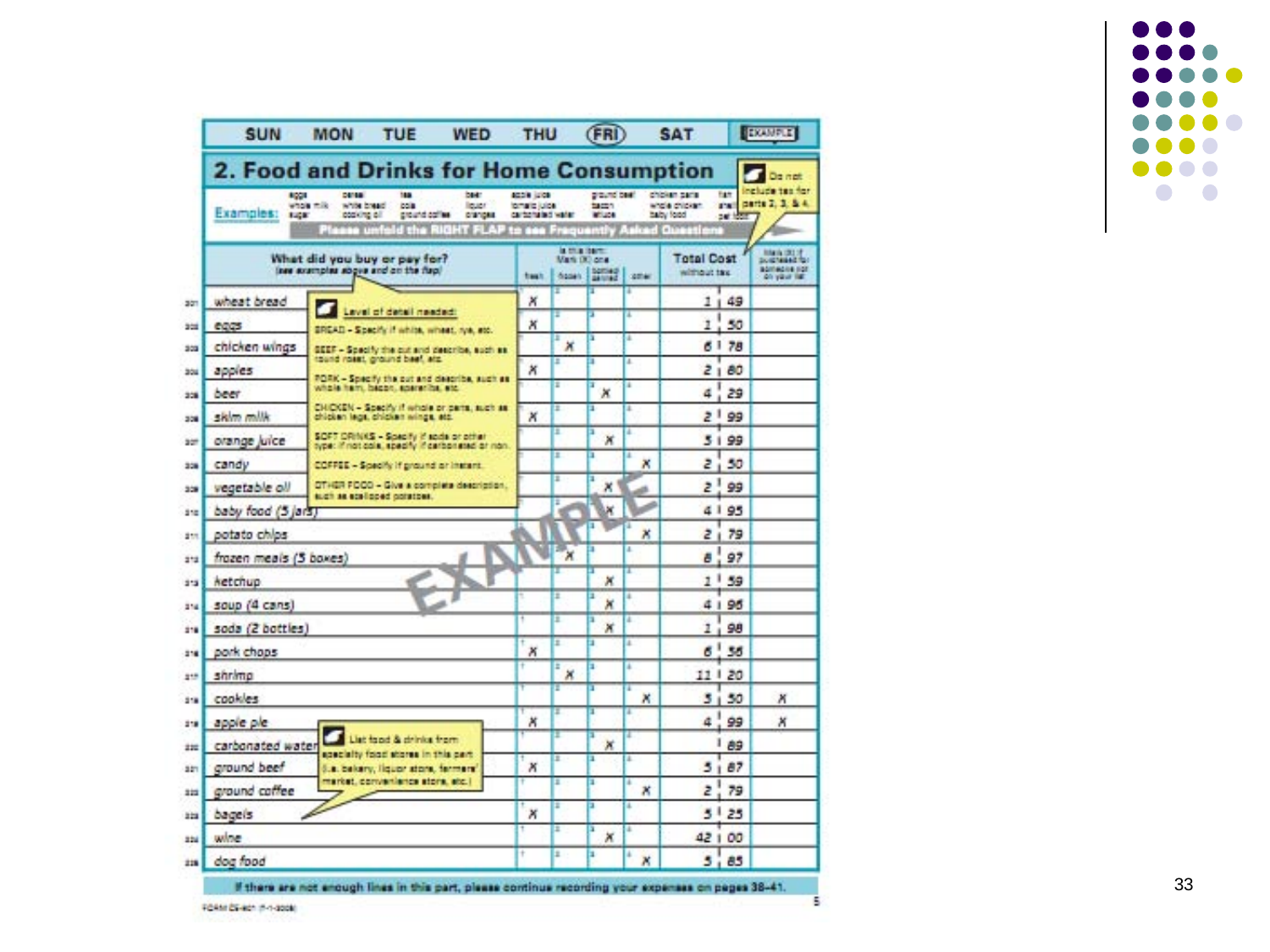#### **Knowledge as a barrier to Completing the Diaries**

- In principle less of a problem unless
	- Respondent doesn't ask other unit members for expenses.
	- Receipts not kept for some purchases.
	- Receipts make it difficult to identify items (abbreviations)
- Knowing and applying rules may produce inaccurate recordings that are difficult to catch.
- Information may not be available in a timely way, e.g. auto deductions from bank account.
- Society changes (see interview discussion) also apply **here.** Don A. Dillman, NRC Workshop on CE Survey<br>Redesign , October 16, 2012 Redesign , October 16, 2012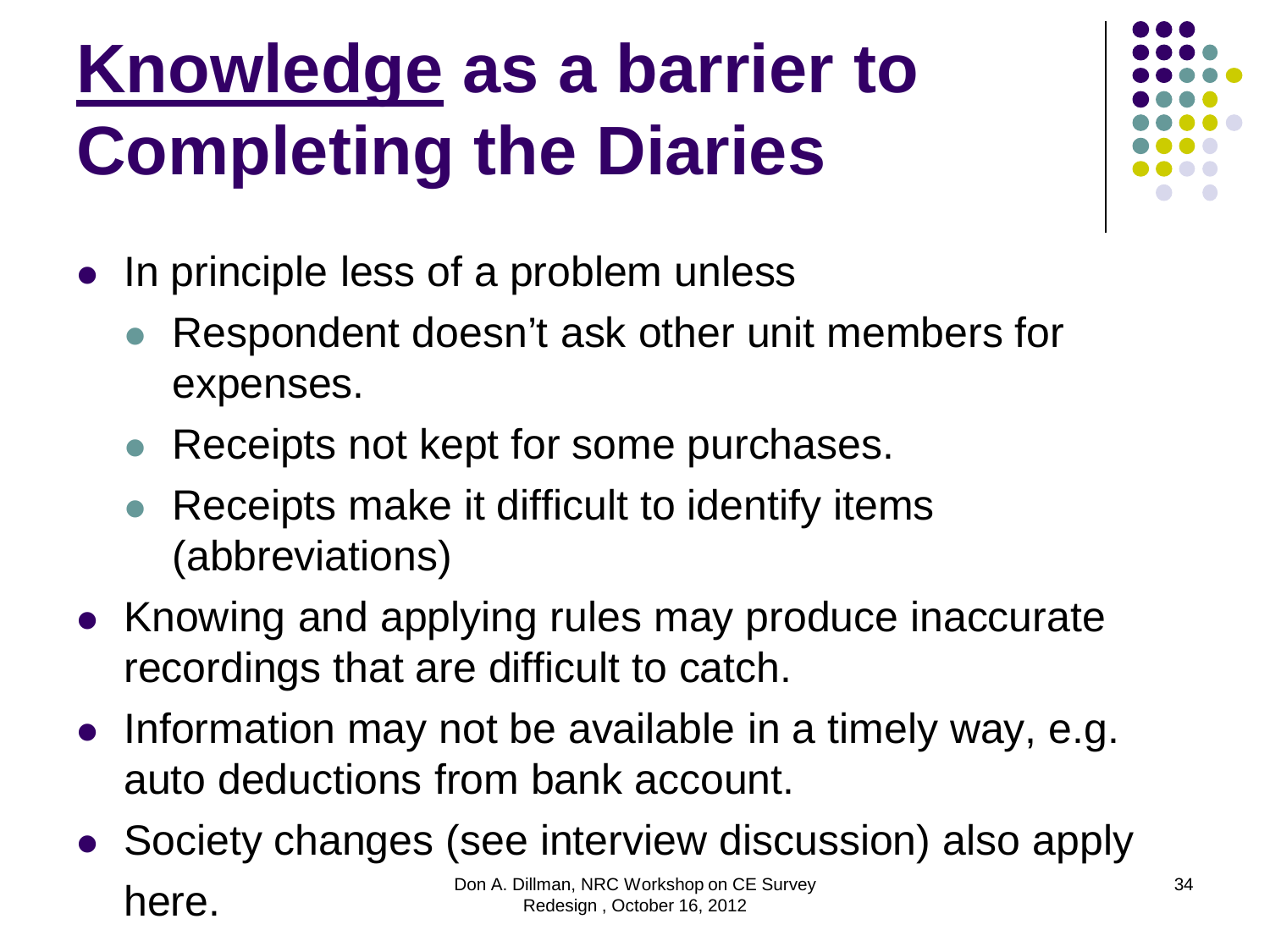#### **Motivation as a barrier**



- Recording requested detail on daily basis may be seen as a considerable burden.
- Long itemized receipts may be difficult to enter, e.g. if discount applied to an entire bill and abbreviations used.
- Abbreviations may be impossible to interpret.
- Respondents may delay shopping trip to avoid the "need" to record.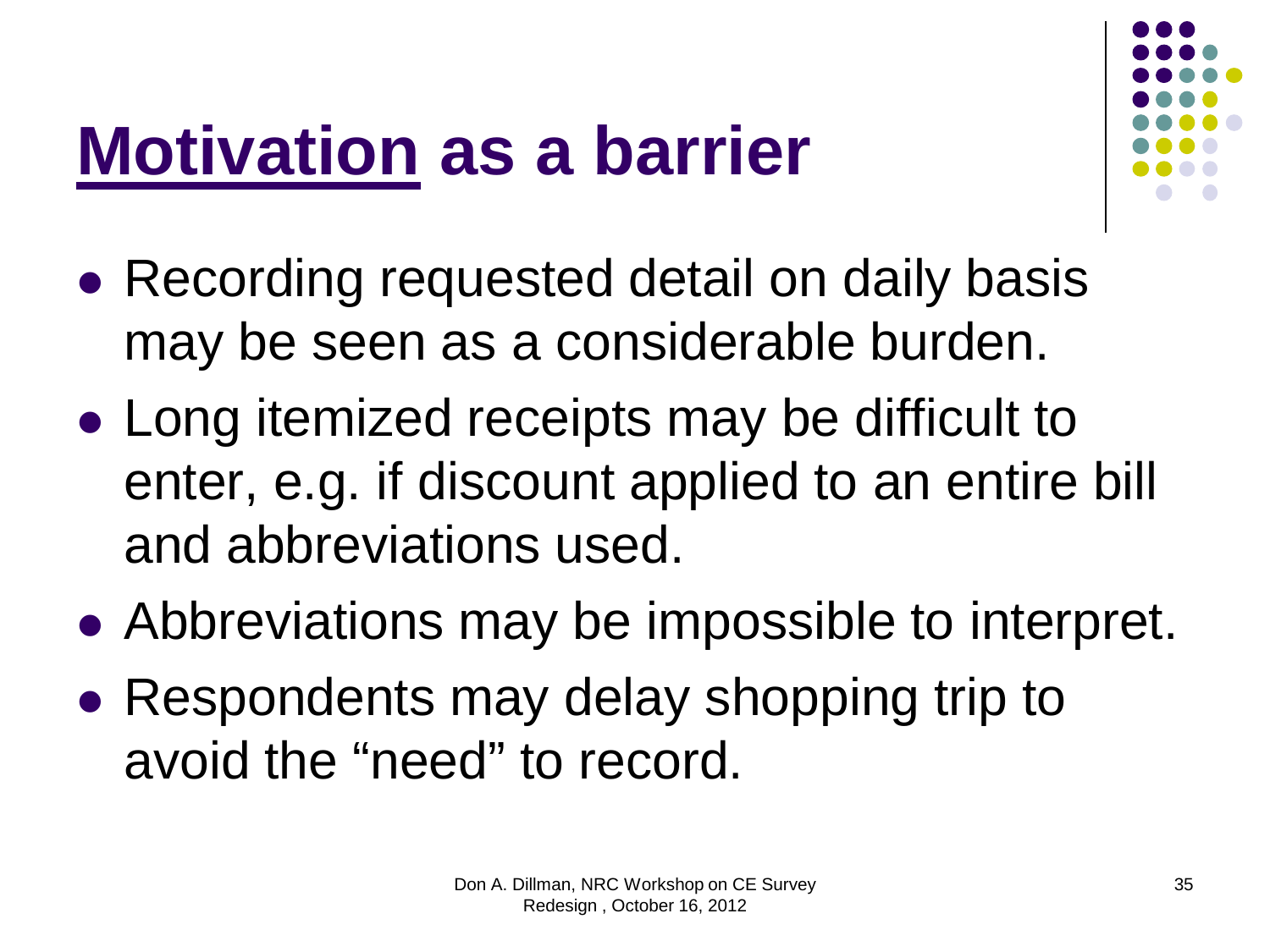## **In Sum, Diary responses are negatively affected by…**



- …both knowledge (e.g. proxy reporting) and motivation.
- In addition, design and layout procedures present problems—some respondents decide only to collect receipts because of how difficult the task seems to be.
- An outcome. Some diaries (especially second week) do not get completed.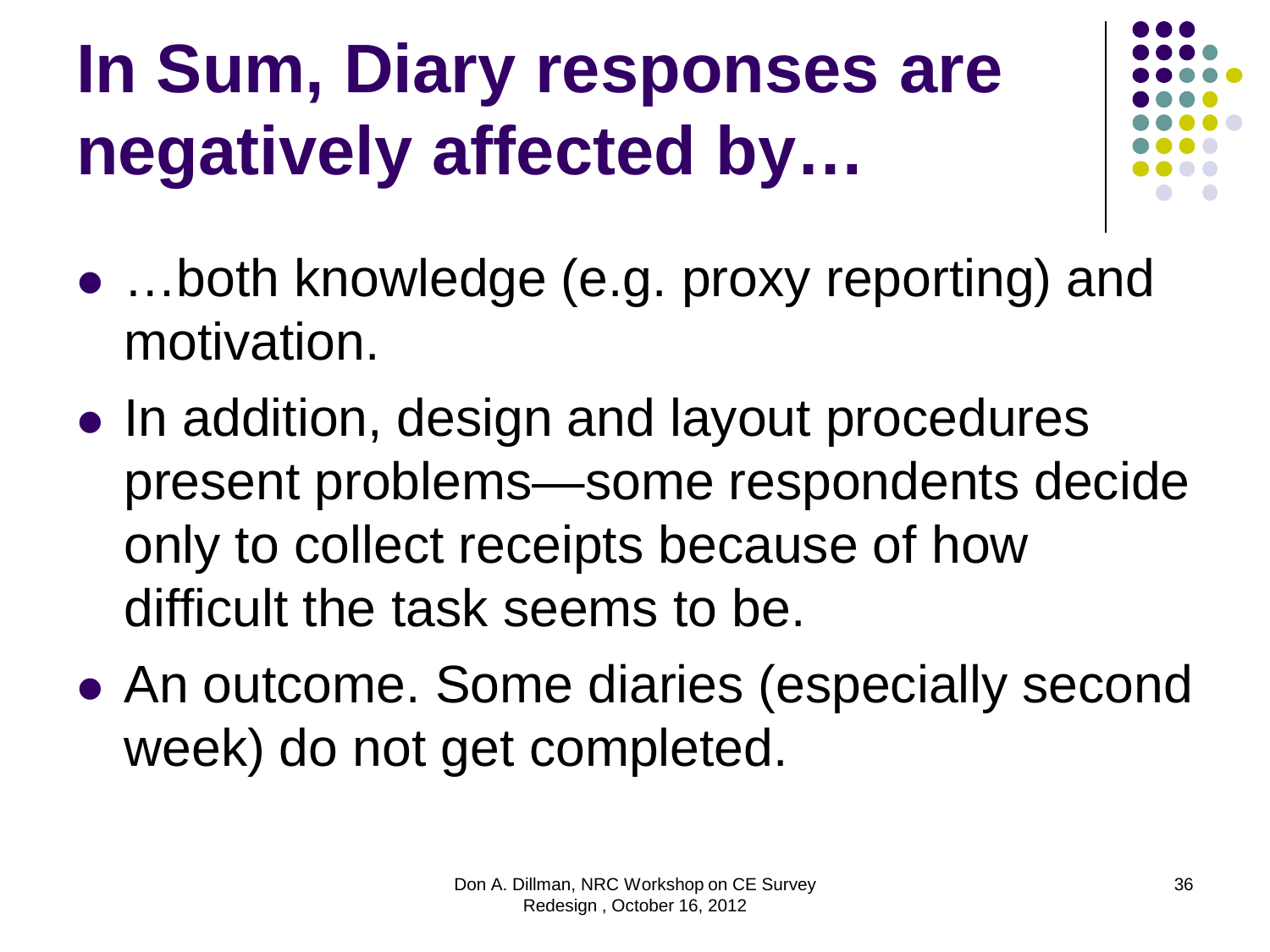#### **Is one of these modes (interview vs. diary) fundamentally better than the other?**



- A difficult question to answer.
- The original goal was to collect different kinds of information—big and recurring expenses from interview and small detailed ones from diary.
- Each now asks some of the same topics, but in different ways, e.g. food for home consumption.
	- Interview- "What has been your or your household usual WEEKLY expense for grocery shopping?"
	- Diary—A listing of each item that asks, e.g. white vs. wheat bread, types of meat, and if purchase was for someone else.
- These are quite different questions, subject to different kinds of errors associated with "estimation" vs. "reporting of details".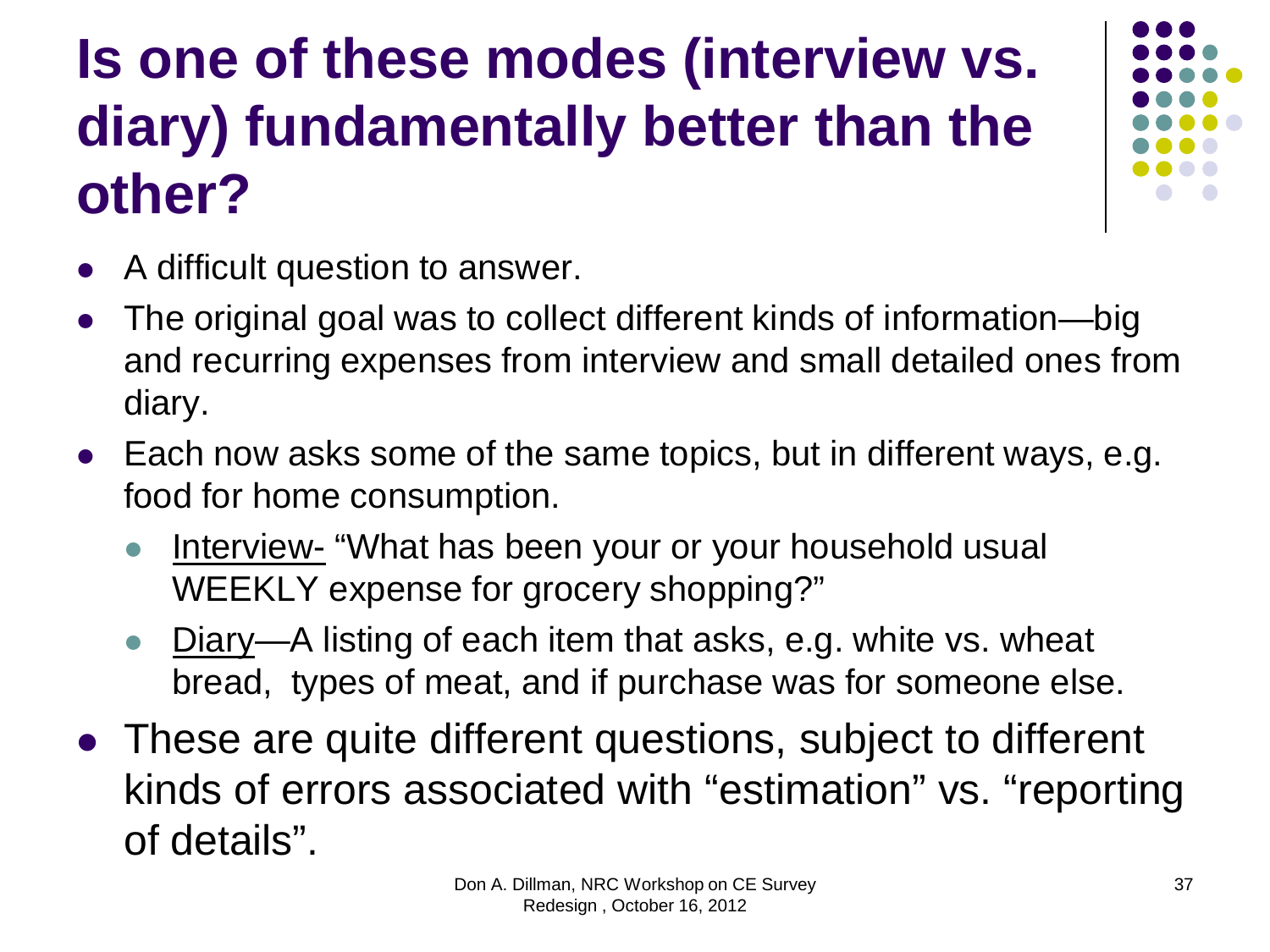## **A cognitive perspective on the search for improved accuracy**

- Typical approaches to getting better measurement include:
	- Ask more detailed questions.
	- Create a memory context, e.g. daily activities and event history of last three months.
	- Personalize questions to how people are most likely to recall expenditures.
- **Observation: These kinds of efforts make a demanding survey interview/diary even longer and more demanding?**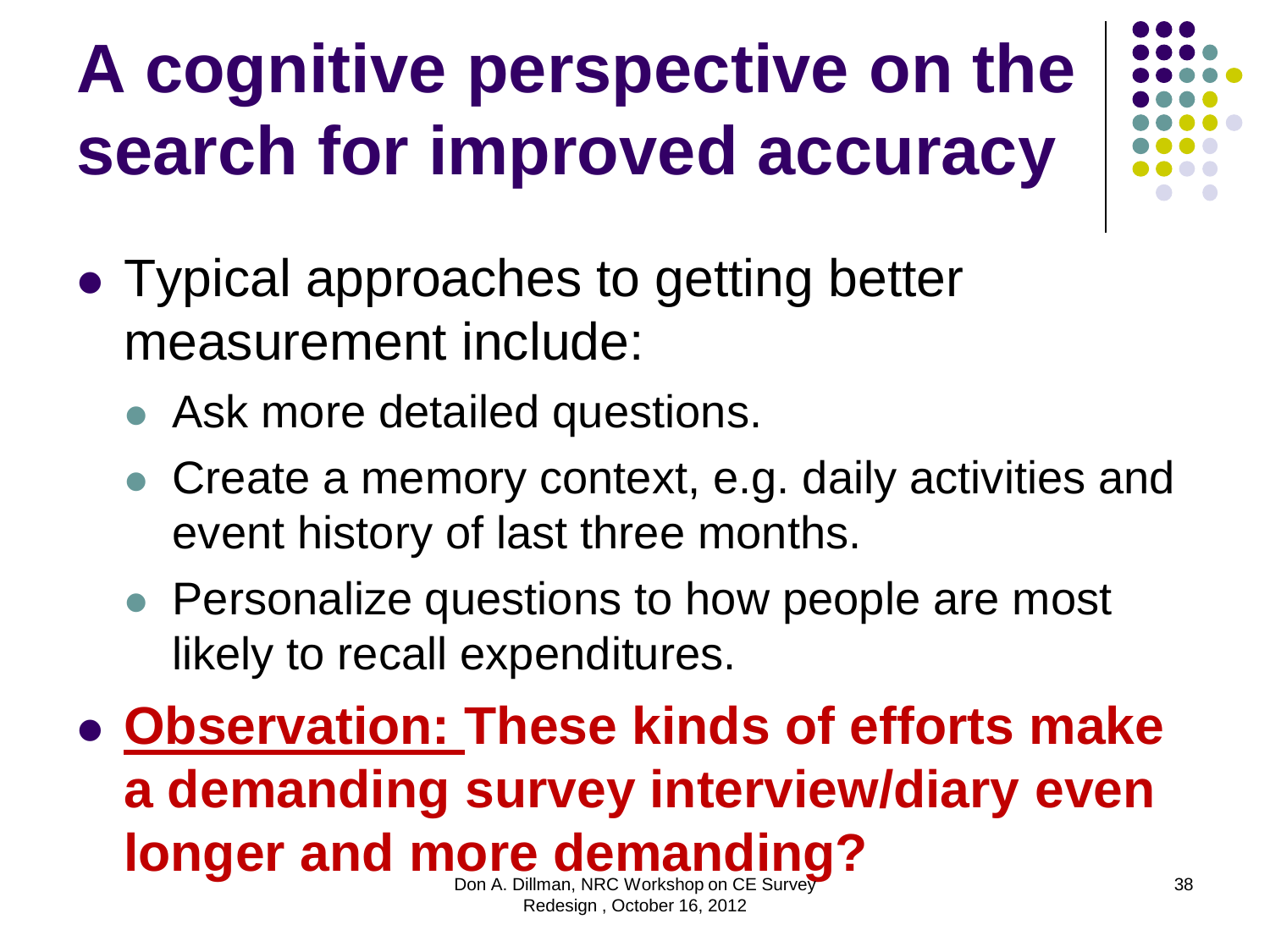#### **Possible Synopsis of Major problems of Interview vs. Diary as now implemented**



While the interview asks people to report detail they never knew or can't recall (primarily a knowledge problem)…

The diary asks people to do something they won't do (primarily a motivation problem).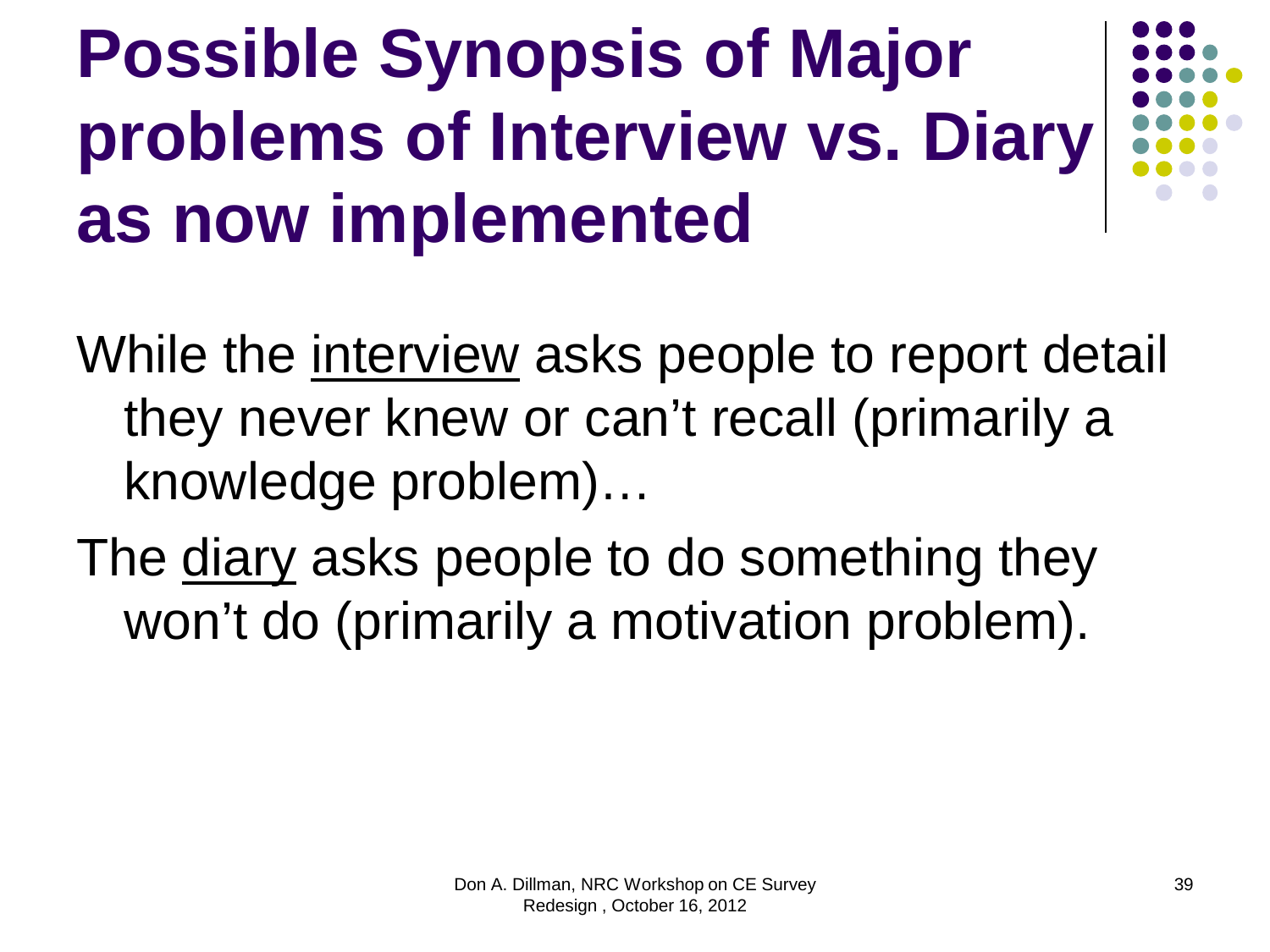## **A related question: Is the extreme detail necessary?**

- The CE surveys serve multiple purposes:
	- CPI Index
	- Administration of government programs
	- Policy analyses
- Are less detailed estimation questions adequate for some of these purposes, but not others?
- Is the extreme detail necessary for any of these purposes (e.g. white vs. wheat bread)?
- Would recall and reduction of proxy reporting in selfadministered reporting produce better data than on-thespot-estimates of expenditures.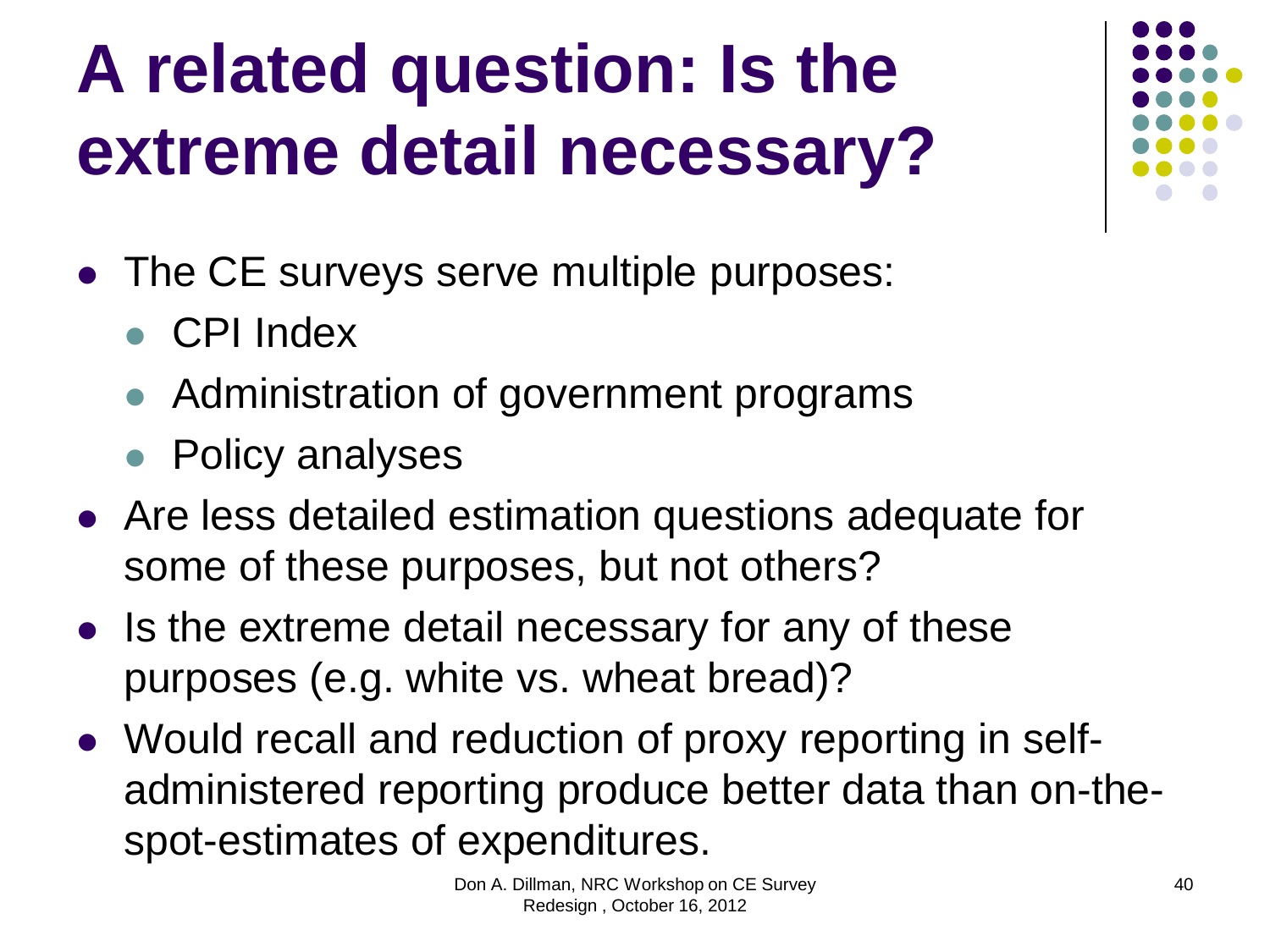#### **Other demand issues (Conclusions 5-15 to 5-16).**

- 
- Response rates for diary and interview have both been declining and are in the low 70's.
	- Interview quality seems to go down with the push Field Representatives face from respondents to use the telephone.
	- Diary quality seems to go down with the second week of collection.
- Administrative data may provide a potential to "fill-in" data.